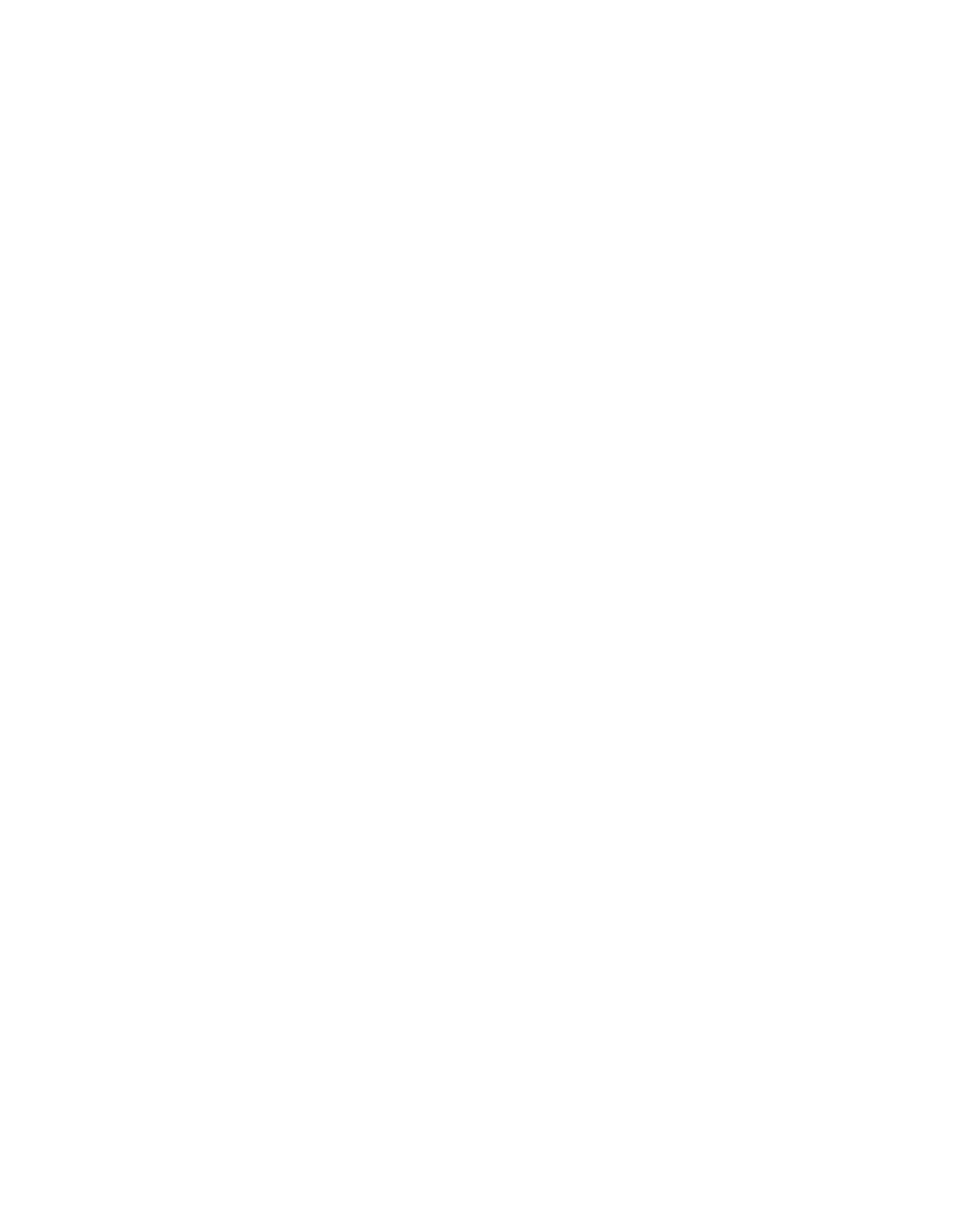

# **Pension Fund of Local No. One, IATSE**

320 West 46th Street, 6<sup>th</sup> Floor New York, NY 10036

> Tel (212) 247‐5225 Fax (212) 977‐9319

www.FundOneIATSE.com

## **BOARD OF TRUSTEES**

### **Union Trustees**

James J. Claffey, Jr.

Robert (Toby) McDonough

Robert Score

**Employer Trustees**

Christopher J.G. Brockmeyer

Ann Marie Hackett

Sean Quinn

**DIRECTOR OF FUND ADMINISTRATION**

Scott Cool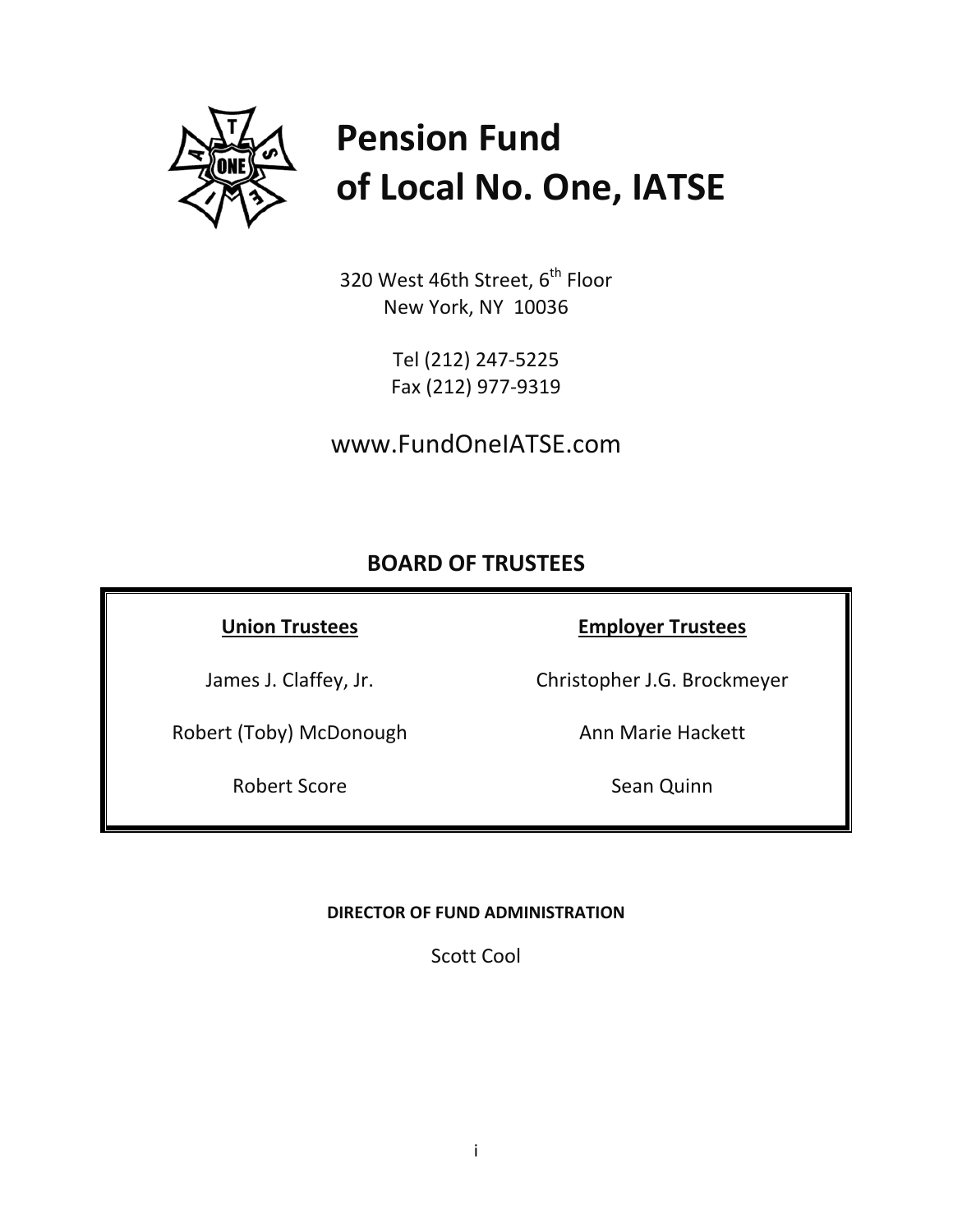

**320 West 46th Street, 6th Floor ● New York, NY 10036 ● Tel (212) 247-5225 ● Fax (212) 977-9319 ● www.fundoneiatse.com** 

December 2016

Dear Participant:

We are pleased to present you with this Summary Plan Description (SPD) for the Pension Fund of Local No. One, IATSE (Fund). This document describes the benefits to which you and your beneficiaries may be entitled under the Fund as of December 2016. Should there be any changes in the Plan, you will receive written notice in the form of a Summary of Material Modification (SMM).

We urge you to carefully study this SPD and all subsequent SMMs and share them with your beneficiaries so that you fully understand your rights and obligations as a Fund Participant and can take advantage of all of the benefits provided to you through the Fund. When you receive an SMM, please keep it with this SPD for future reference. You should refer to these documents whenever you need information about your benefits. If you lose any of these documents, please contact the Fund Office for a replacement or download a copy at the Fund's website: www.FundOneIATSE.com. If you have questions about any of your benefits, please contact the Fund Office at (212) 247‐5225.

Please understand that no general explanation of a complicated plan document can adequately provide you with all of the details of the Plan. This SPD does not change or expand the terms of the Plan, and in the event there is any conflict between this SPD and the official text of the Plan rules and regulations (Plan Document), the Plan Document will govern. As described in more detail in this SPD, and the Plan Document, the Board of Trustees reserves the right in their sole and absolute discretion, to change or end the Plan at any time. The Trustees also retain the sole and absolute discretion to interpret the Plan and make all determinations regarding the Plan and the benefits payable from the Plan. The Board of Trustees' decisions will be final, binding and conclusive to all parties. If you have any questions about your pension benefits or would like to receive a copy of the full Plan Document, please contact the Fund Office at (212)247‐5225.

We believe that the Fund provides an valuable benefits for you and your beneficiaries and are very proud to be involved in the administration of this Plan.

Sincerely,

#### BOARD OF TRUSTEES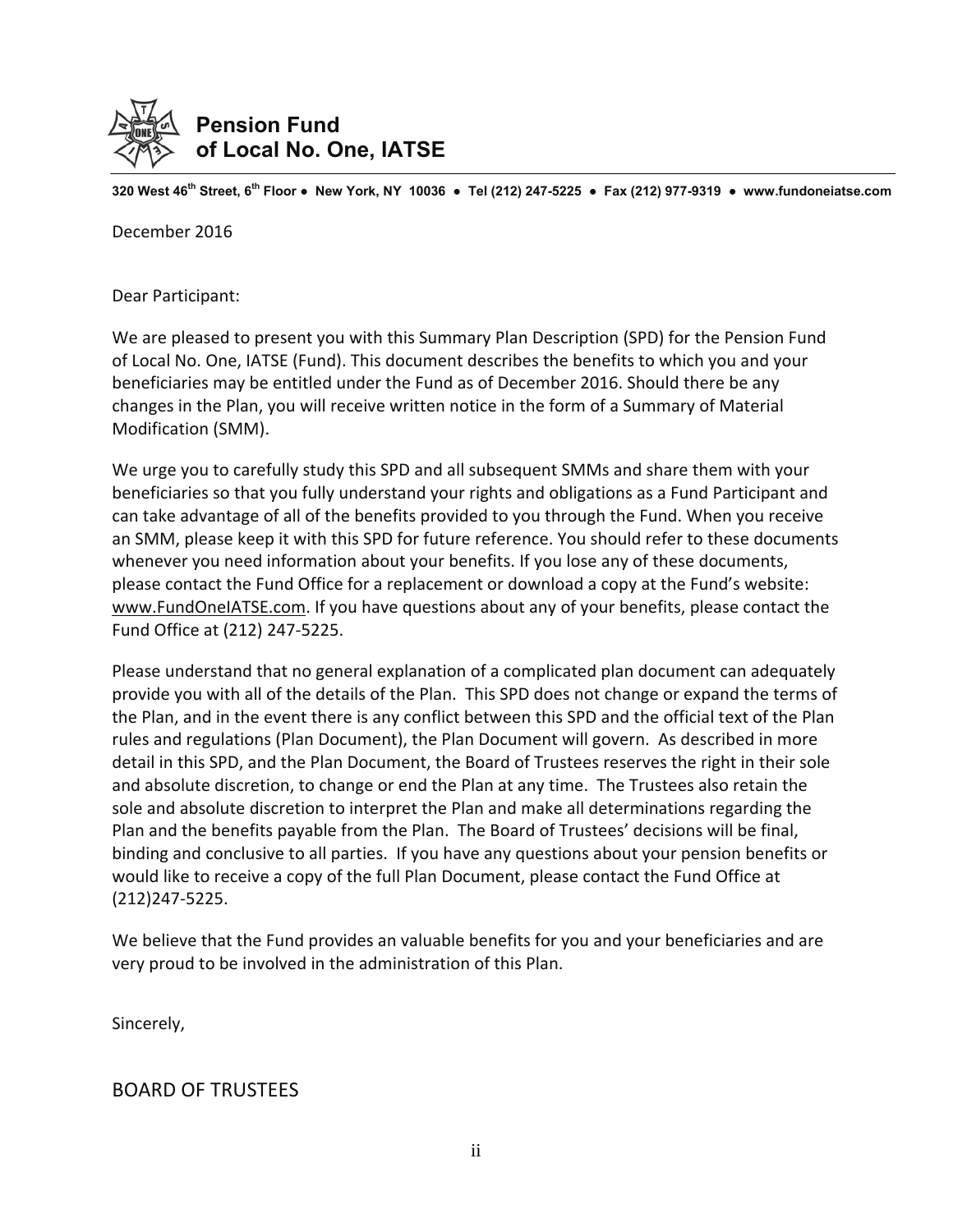# TABLE OF CONTENTS

| $\mathbf{l}$ . |                                                           | Important Information About the Fund and this SPD1 |  |
|----------------|-----------------------------------------------------------|----------------------------------------------------|--|
|                | Α.<br><b>B.</b><br>C.<br>D.                               |                                                    |  |
| II.            |                                                           |                                                    |  |
|                | Α.<br><b>B.</b><br>C.<br>D.<br>E.                         | 1.<br>2.<br>3.<br>$\mathbf{1}$ .<br>2.<br>1.       |  |
|                |                                                           | 2.<br>3.                                           |  |
| III.           |                                                           |                                                    |  |
|                | Α.<br><b>B.</b><br>C.<br>D.<br>E.                         |                                                    |  |
| IV.            |                                                           |                                                    |  |
|                | Α.<br><b>B.</b><br>C.<br>D.<br>Ε.<br>F.<br>G.<br>Η.<br>Τ. |                                                    |  |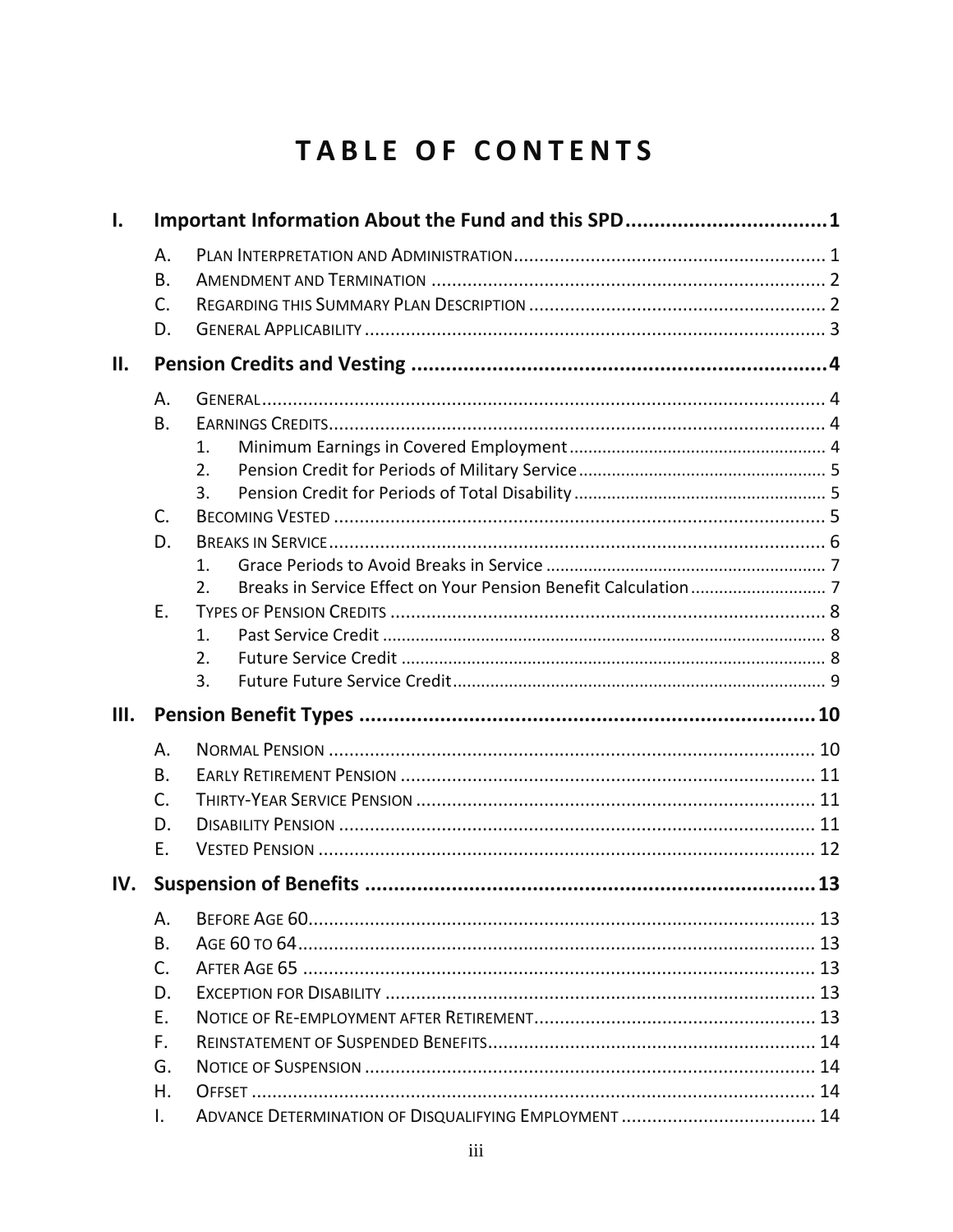| V.  |           |                                                                                   |  |
|-----|-----------|-----------------------------------------------------------------------------------|--|
|     | Α.        |                                                                                   |  |
|     | <b>B.</b> |                                                                                   |  |
|     |           | $\mathbf{1}$ .                                                                    |  |
|     |           | 2.                                                                                |  |
|     |           | If your Joint & Survivor Beneficiary Predeceases You (Benefit "Pop-up")  16<br>3. |  |
|     | C.        |                                                                                   |  |
|     | D.        |                                                                                   |  |
|     |           | $\mathbf 1$                                                                       |  |
|     |           | 2.                                                                                |  |
|     |           | 3.                                                                                |  |
|     |           | $\mathbf{4}$                                                                      |  |
|     | E.        |                                                                                   |  |
|     |           |                                                                                   |  |
| VI. |           |                                                                                   |  |
|     | Α.        |                                                                                   |  |
|     | B.        |                                                                                   |  |
|     | C.        |                                                                                   |  |
|     | D.        |                                                                                   |  |
|     | E.        |                                                                                   |  |
|     | F.        |                                                                                   |  |
|     | G.        |                                                                                   |  |
|     |           |                                                                                   |  |
|     |           |                                                                                   |  |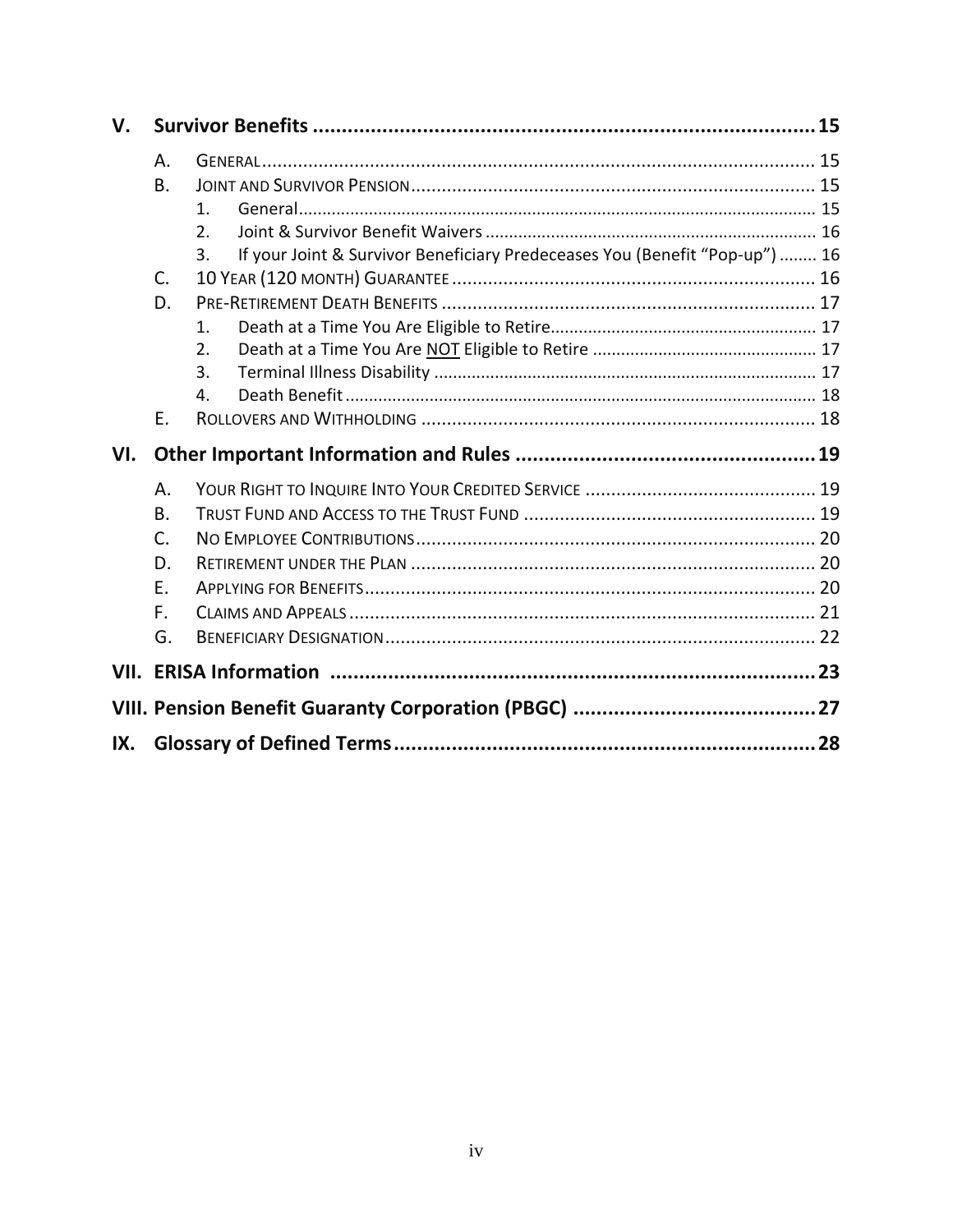# **SECTION I**

### **IMPORTANT INFORMATION ABOUT THE FUND AND THIS SUMMARY PLAN DESCRIPTION**

The Fund is maintained and operated in accordance with collective bargaining agreements between contributing employers and Theatrical Protective Union, Local No. One, IATSE (Local One).

The Fund is administered by a Board of Trustees, composed of representatives from Local One and Contributing Employers in accordance with the Fund's Trust Agreement.

This document describes the key features of the Fund's plan of pension benefits (Plan). Complete details of the Plan are set forth in the Fund's official rules and regulations (Plan Document). This document, the governing Trust Agreement, which establishes the power and responsibilities of the Board of Trustees, and applicable collective bargaining agreement, are available for your inspection at the Fund Office during normal business hours. All statements made in this document are subject to the provisions and terms of those documents.

*Nothing in this document is intended to interpret, extend or change in any way the provisions contained in the official Plan document. In the event of a conflict or inconsistency between this document and the Plan Document, the Plan Documents will govern in all cases.*

### **A. Plan Interpretation and Administration**

The Board of Trustees and/or its duly authorized designee(s) has the exclusive right, power, and authority, in its sole and absolute discretion, to administer, apply and interpret the Plan, including the terms of this Summary Plan Description, the Plan Document, the Trust Agreement and any other documents related to the Plan, and to decide all matters arising in connection with the operation or administration of the Plan or trust underlying it. Without limiting the generality of the foregoing, the Board of Trustees and/or its duly authorized designee(s) shall have the sole and absolute discretionary authority to:

- take all actions and make all decisions with respect to the eligibility for, and the amount of, benefits payable under the Plan
- formulate, interpret and apply rules, regulations and policies necessary to administer the Plan in accordance with the terms of the Plan (any such Plan, rules, regulations or policies may be amended from time to time by the Trustees)
- decide questions, including legal or factual, relating to the entitlement, calculation and payment of benefits under the Plan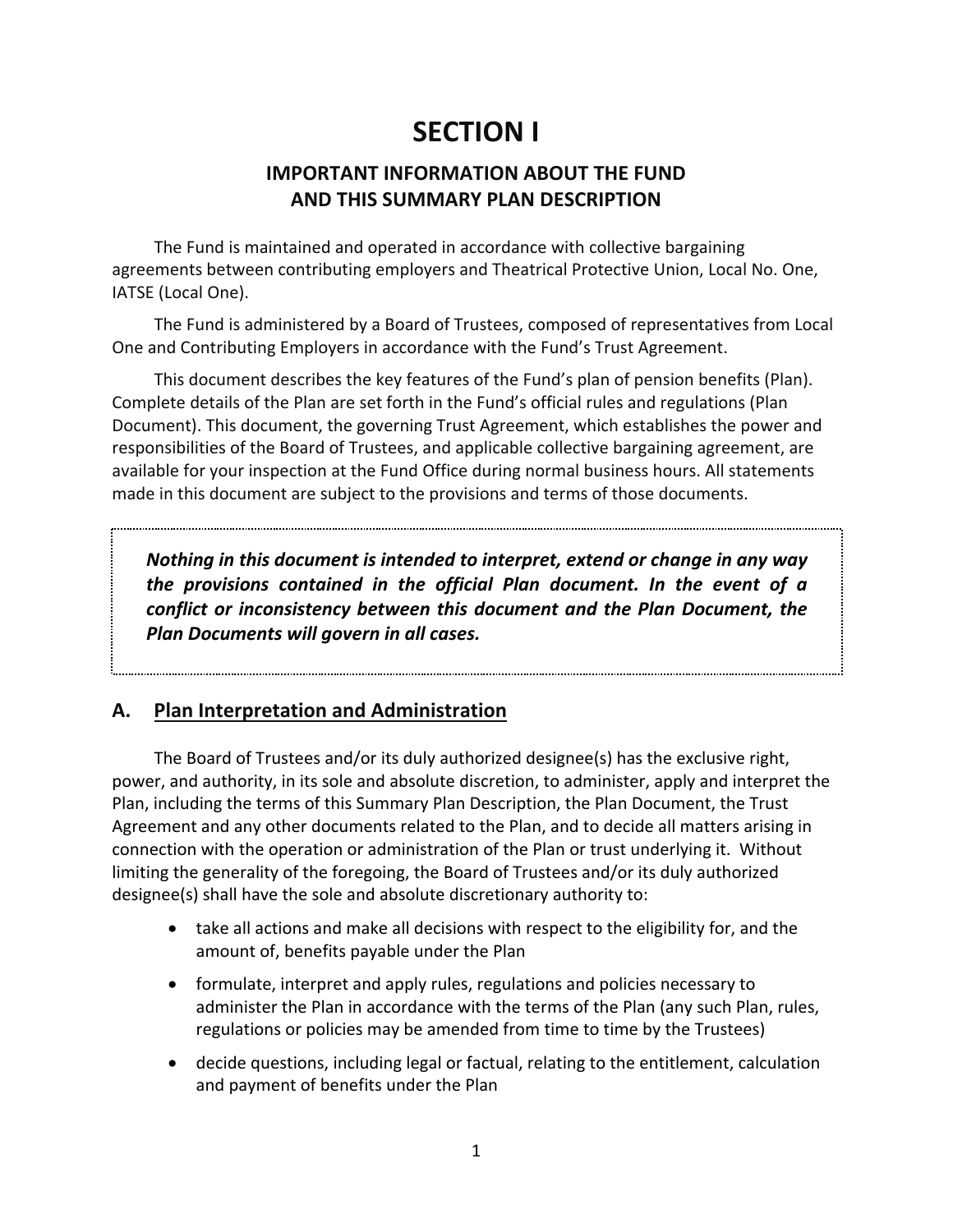- resolve and/or clarify any ambiguities, inconsistencies and omissions arising under the Plan, including this Summary Plan Description, the trust agreement or other Plan documents.
- process, approve or deny benefit claims, and
- determine the standard of proof required in any case.

#### **B. Amendment and Termination**

The Board of Trustees reserves the right, in its sole and absolute discretion, to amend, modify or end the Plan in whole or in part, by an amendment adopted in writing by the Board of Trustees, for any reason, at any time and with respect to Participants (and their beneficiaries) who are or may become covered under the Plan. If the Plan is amended, modified or terminated, in whole or in part, your future ability to participate in the Plan and/or to receive benefits thereunder, as well as the type and amount of benefits provided under the Plan, may be modified or terminated.

If the Board of Trustees ends the Plan, you will automatically become 100% vested in the benefit you have earned as of the Plan's termination date to the extent the Plan is then funded. The Plan Document describes what would happen in this situation and how funded assets would be allocated to Participants and beneficiaries.

#### **C. Regarding this Summary Plan Description**

Throughout this Summary Plan Description (SPD), several capitalized words which have distinct and technical meanings are used. The definitions of these capitalized words can be found in the Glossary of Defined Terms, found at the end of this SPD. We urge you to review these definitions. Please note that the first time a defined term is used in this Summary Plan Description, it appears in boldface print.

In addition, whenever you see the words "you" or "your" in this summary plan description, it means a Participant in the Pension Fund of Local No. One, I.A.T.S.E.

Finally, various sections of this Summary Plan Description refer to the "Plan Document" for a complete explanation of certain aspects of the Plan. The Plan Document contains the official rules and regulations of the Pension Plan, and is the original source for this summary of those rules. This SPD is a general description of the terms of the Plan Document, and in the event that any of the terms of the SPD conflict with the Plan Document, the provisions of the Plan Document override the SPD.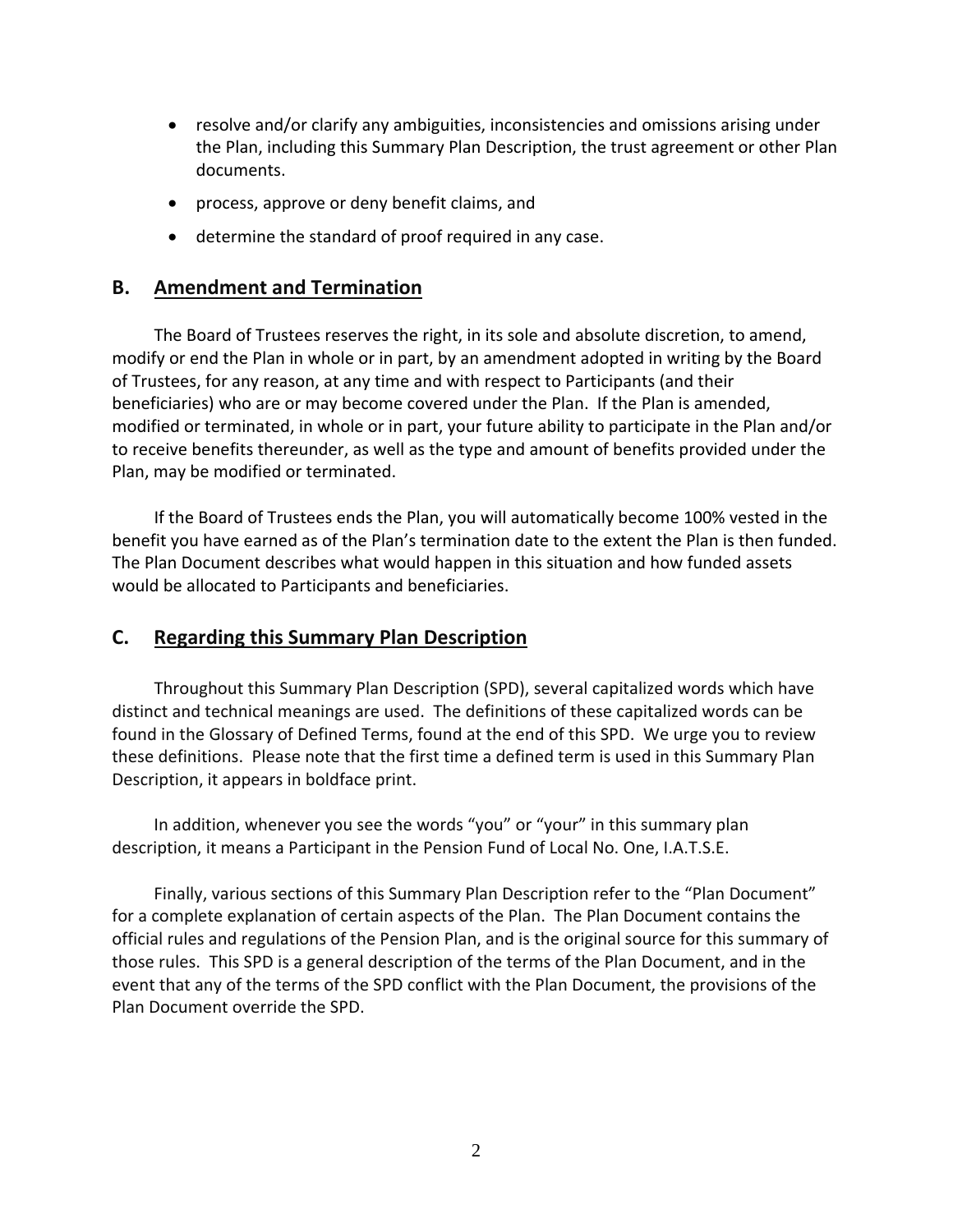#### **D. General Applicability**

This SPD is a summary of the restated Pension Plan rules and regulations contained in the Plan Document that became effective on December 1, 2014, including any subsequent Plan modifications made by the Trustees through November, 2016. The rights of Participants who left Covered Employment prior to this Plan Document and/or any subsequent modifications are generally governed by the terms of the Plan rules and regulations in effect at the time they left Covered Employment.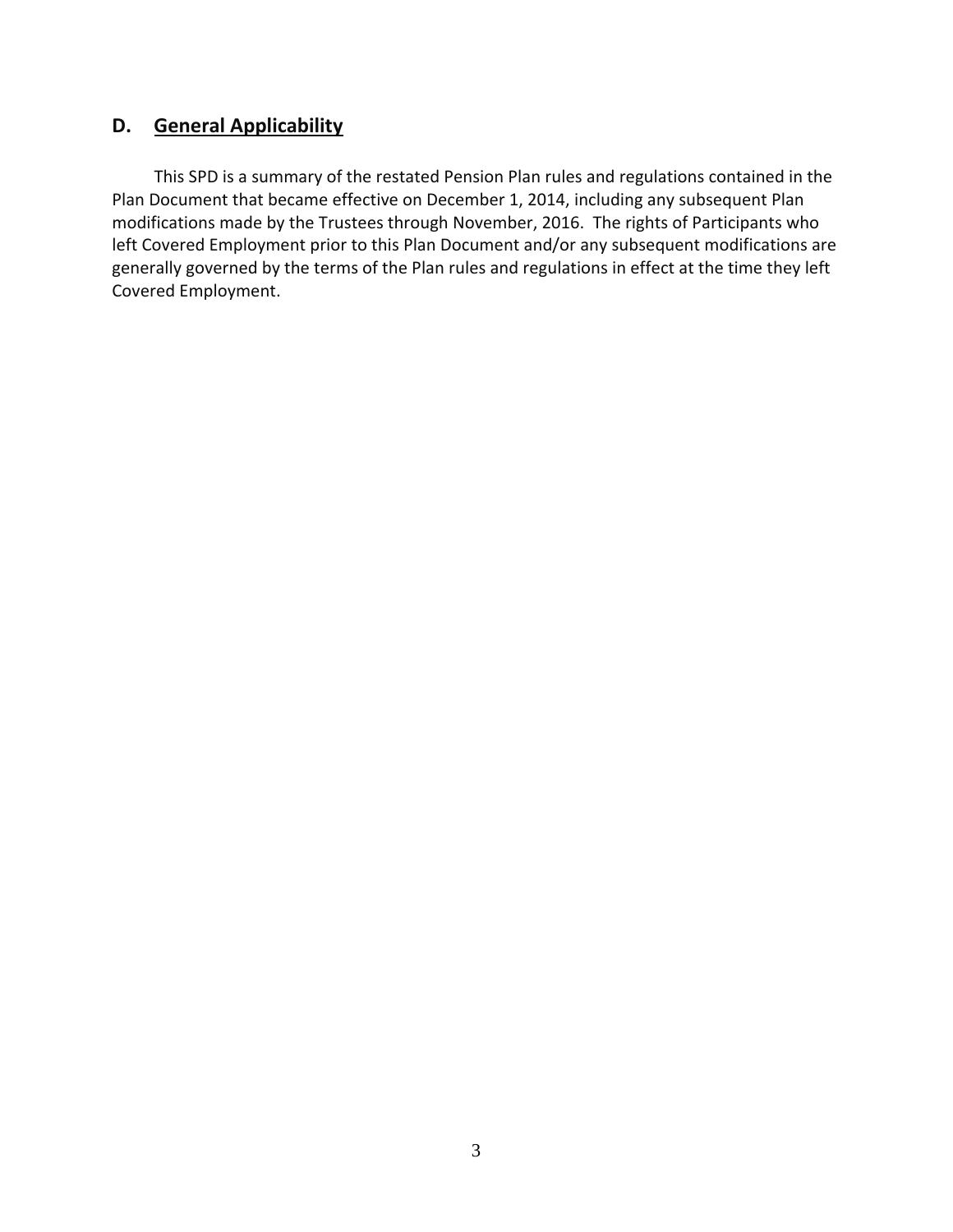# **SECTION II**

#### **Pension Credits and Vesting**

#### **A. General**

The amount, timing and eligibility for the various benefits provided under the Plan are based on the number of **Pension Credits** which you earn under the Plan. You generally earn Pension Credit based on your work in Covered Employment, by meeting the minimum covered earnings requirement as described in paragraph B below. Pension Credit consists of "Past Service Credit," "First Future Service Credit" and "Future Future Service Credit" (see paragraph E below). In most instances, a Pension Credit is also a **Vesting Credit** for purposes of determining your vested status (see paragraph C below).

#### **B. Earning Credits**

#### **1. MINIMUM EARNINGS IN COVERED EMPLOYMENT**

 For each year in which you meet the minimum covered earnings requirement as shown below, you will receive 1 pension credit:

| For Year(s)  | <b>Minimum Earnings in</b><br><b>Covered Employment</b> |
|--------------|---------------------------------------------------------|
| 2006 to 2016 | \$35,000                                                |
| 2005         | \$30,000                                                |
| 2002 to 2004 | \$25,000                                                |
| 1995 to 2001 | \$20,000                                                |
| 1993 to 1994 | \$18,000                                                |
| 1986 to 1992 | \$15,000                                                |
| 1985         | \$12,000                                                |
| 1982 to 1984 | \$9,000                                                 |
| 1978 to 1981 | \$6,000                                                 |
| Before 1978  | \$4,000                                                 |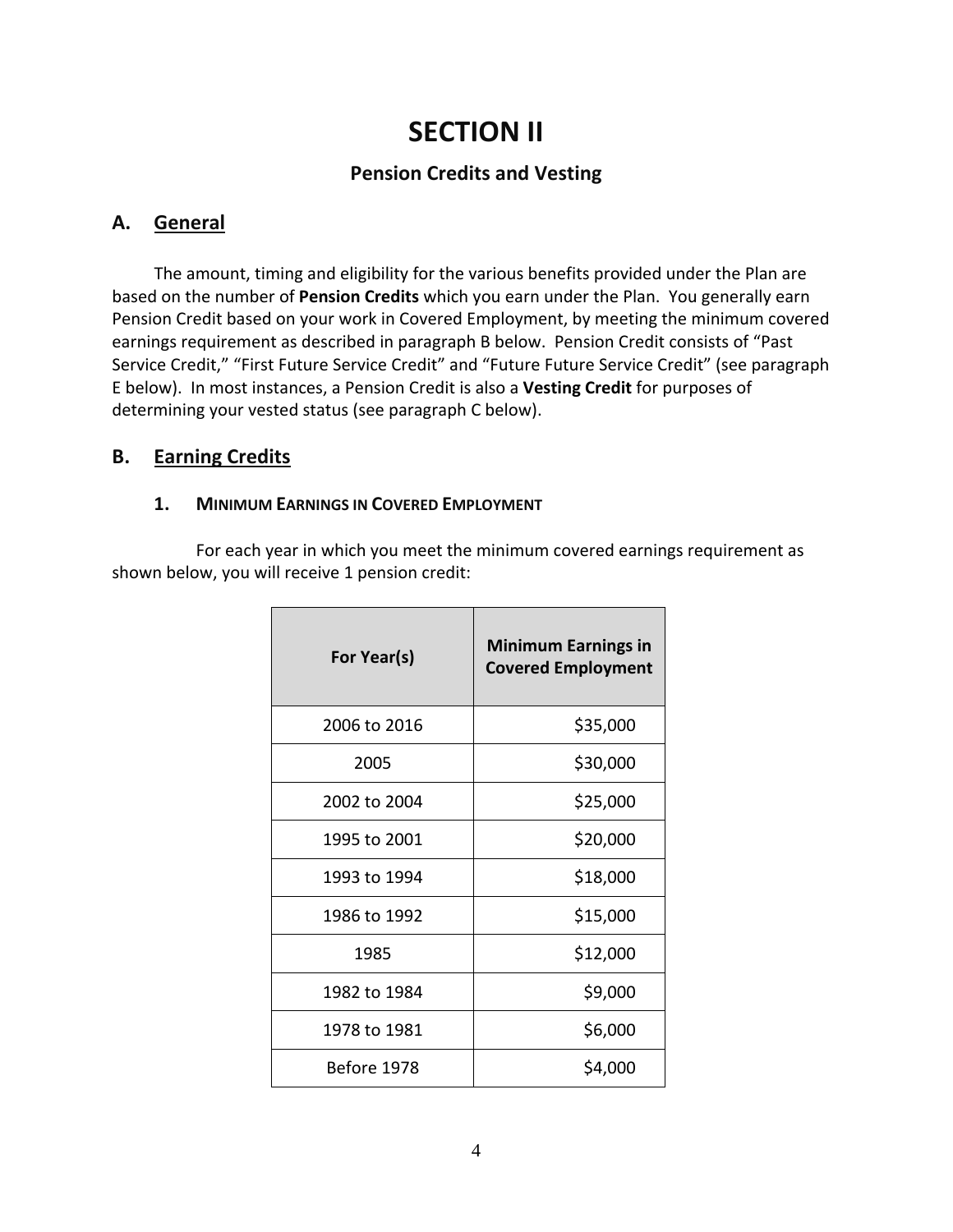Even if you do not satisfy these earnings thresholds, you will receive a Pension Credit and a Vesting Credit for any year after 1975 in which you complete at least 1000 hours of service in Covered Employment. In addition, if you work for a Contributing Employer in a job not covered by this Plan and your non‐Covered Employment is continuous and immediately before or after working with the same employer in Covered Employment, your hours of work in that non‐ covered job after December 31, 1975 will count toward a year of Vesting Credit, but not Pension Credit. In addition, payments made by a contributing employer to you for vacations, holidays, illness, jury duty and other paid leaves of absence and back pay will count as earnings toward Vesting Credit.

#### **2. PENSION CREDIT FOR PERIODS OF MILITARY SERVICE**

 You will receive up to 5 years of Pension Credit for periods of military service if you (1) had at least one year of Pension Credit before the period of military service, and (2) you are available for Covered Employment within 90 days of discharge from uniformed services or after recovery from a disability continuing after your discharge, as well as any other credits that you are entitled to by law. If you die while performing qualified military service, you will receive vesting credit for the period of your service and your survivors will be entitled to any additional benefits (other than benefit accruals relating to the period of service) as if you had resumed and then immediately terminated employment on account of death

#### **3. PENSION CREDIT FOR PERIODS OF TOTAL DISABILITY**

 You may qualify to receive Pension Credit for periods of disability if you had at least one year of Pension Credit prior to the period of disability.

 For each week you are unable to work due to disability, you will be deemed to have had earnings in Covered Employment for up to 26 weeks per calendar year. In order to qualify for this benefit, you must provide ongoing proof of disability acceptable to the Board of Trustees. In no event can you receive such earnings credits in excess of 104 weeks for your lifetime. The amount of the weekly waivers earnings is  $1/26<sup>th</sup>$  of the minimum earnings requirement in the calendar year, except that such waivers earnings are reduced by any actual earnings you have (or are credited for) during a week in which you would be entitled to weekly waivers earnings.

### **C. Becoming Vested**

Your Vesting Credit determines your **Vested Status**. With Vested Status you cannot lose the Pension Credit you have earned, and you will have a nonforfeitable right to a Plan benefit (based on your Pension Credits, if any, accumulated in accordance with the provisions in paragraph II.B above). Vested Status means one of the following has occurred: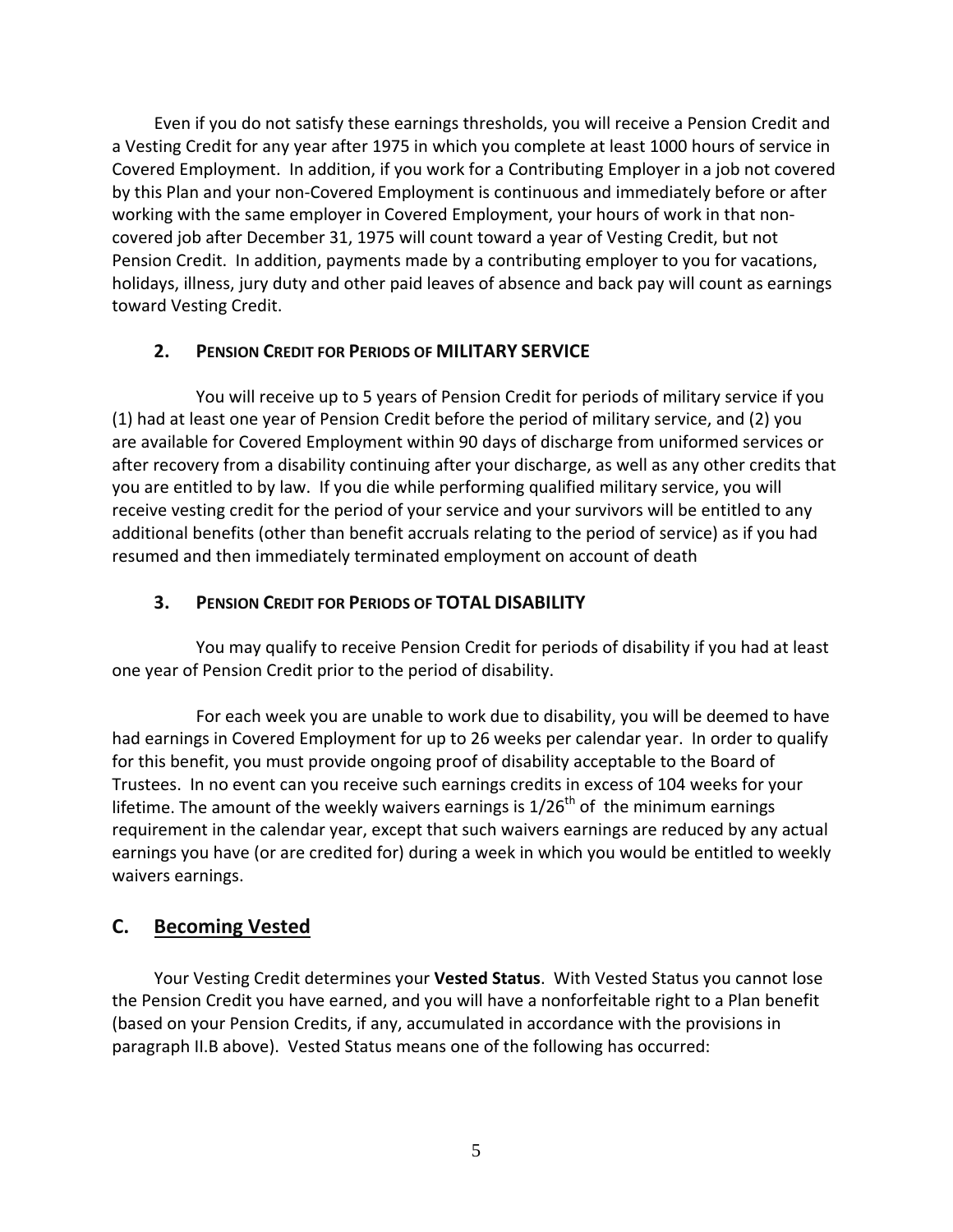- you have earned at least:
	- one Hour of Service in Covered Employment as an eligible Participant after December 31, 1998, and
	- **Five years of Vesting Credit (except for Vesting Credit excluded because of a** Break in Service, as described in paragraph D below)
- you have not earned at least one Hour of Service in Covered Employment as a Participant after December 31, 1998, but have earned at least 10 years of Vesting Credit (except for Vesting Credit excluded because of a Break in Service)
- you are an employee not covered under a collective bargaining agreement but for whom contributions are made to the Plan (i.e., an employee or officer of the Union or the Funds), and have at least one Hour of Service after December 31, 1988 and have earned at least five years of Vesting Credit (except for Vesting Credit excluded because of a Break in Service), or
- you have reached **Normal Retirement Age**.

#### **D. Breaks in Service**

 If you do not have Vested Status, and your Covered Earnings do not equal or exceed one‐half of the annual minimum earnings requirements for the year, you will incur a one‐year Break in Service. In 2016, the minimum earnings requirement is \$35,000, so you will incur a one‐year break in service if you do not have Covered Earnings of \$17,500 or more. (In years prior to 2016, the minimum earnings requirement was less than \$35,000 [see the chart in Section II.B above], and the break in service threshold was one-half of those amounts.)

 If you are not vested and incur a one‐year Break in Service, all of your Pension and Vesting Credits earned before the break are cancelled. However, your Pension and Vesting Credits are restored to you if you earn a year of Service Credit before incurring a Permanent Break in Service, as described below.

 If you are not vested and incur a **Permanent Break in Service**, then any Pension Credit or Vesting Credit you earned *before* the break will be permanently lost. You will incur a Permanent Break in Service if, after 1985, you incur consecutive Breaks in Service that exceed your years of Vesting Service, or if greater, five years. (The rules for determining whether a break is permanent are different for breaks prior to 1985. Please refer to the Plan Document or contact the Fund Office if you need further information about past breaks in service.)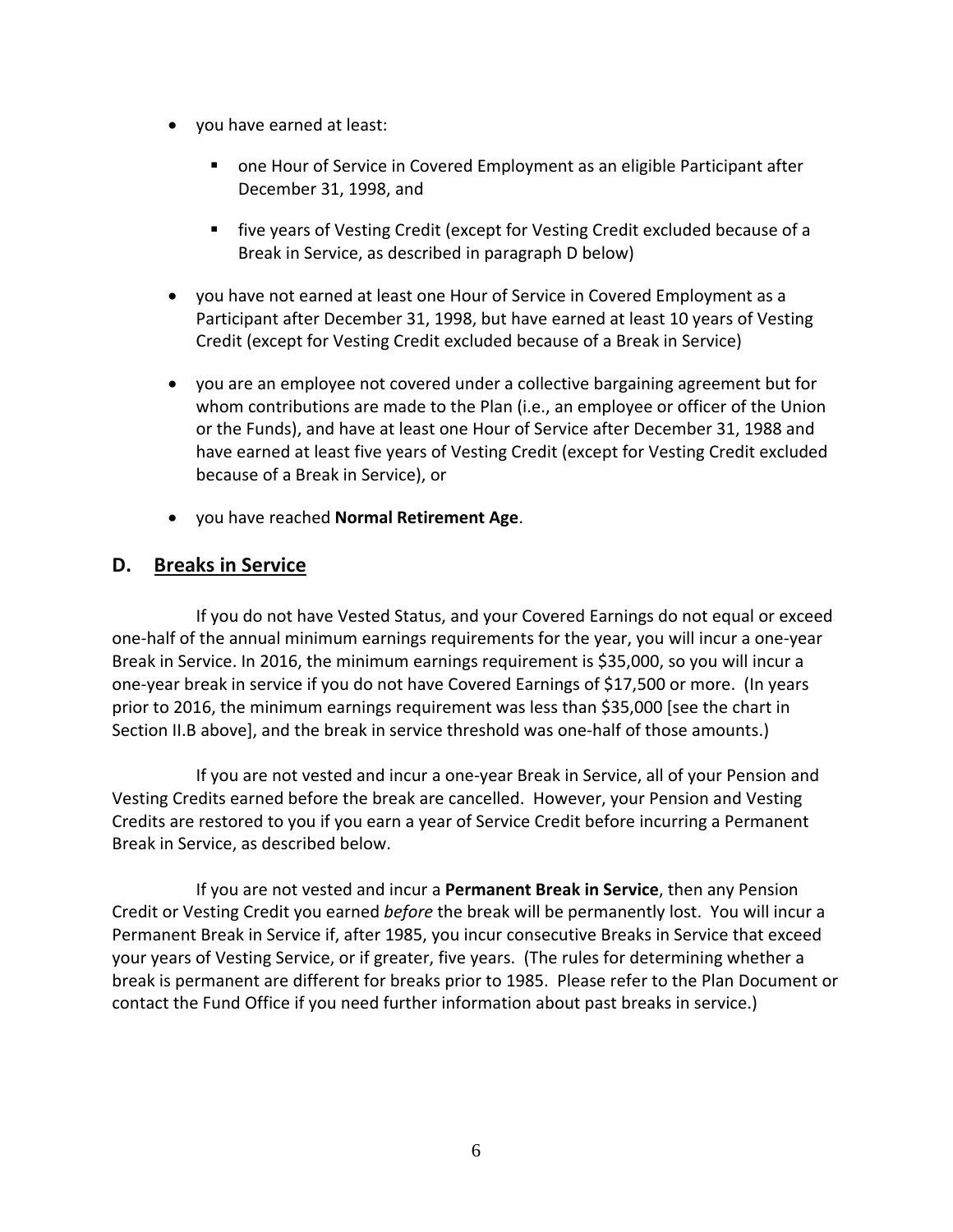#### **1. GRACE PERIODS TO AVOID BREAKS IN SERVICE**

 The Plan allows a "grace period" in certain situations where you will not have a Break in Service even if you do not work in Covered Employment during that time – as shown below.

| <b>Reason For Non-employment</b>                                                                                        | <b>Grace Period</b><br>(where Break in<br>Service will not<br>occur) |
|-------------------------------------------------------------------------------------------------------------------------|----------------------------------------------------------------------|
| Employment under road show contracts of the International Union                                                         | up to 5 years                                                        |
| Service as an officer of the International Union                                                                        | up to 4 years                                                        |
| Periods when:                                                                                                           |                                                                      |
| your absence from Covered Employment was due to a proven<br>disability, or                                              | up to 4 years                                                        |
| your absence from Covered Employment was due to Military<br>Service (Call the Fund Office for applicable requirements.) |                                                                      |

In addition, effective January 1, 1985, if you are absent from Covered Employment because of pregnancy, birth of a child or adoption, or care of a child after birth or adoption, then you will be eligible for a grace period that will prevent a one‐year Break in Service. The grace period applies to the year in which the absence began, or the next year, as applicable.

#### **2. BREAKS IN SERVICE EFFECT ON YOUR PENSION BENEFIT CALCULATION**

 The pension to which you are entitled will be determined under the terms of the Plan and benefit levels in effect at the time you separate from Covered Employment. For this purpose, you will be considered separated from Covered Employment on the last day of work which is followed by a Break in Service of one year or more ("hiatus period").

 If you experience a hiatus period and later return to Covered Employment, the pension you are eligible to receive will be calculated on a pro-rata basis as follows:

- with respect to service before the hiatus period, the benefit will be calculated under the Plan in effect at the time you separated from Covered Employment, and
- with respect to service after the hiatus period, the benefit will be calculated under the Plan in effect at the time you later separate from Covered Employment.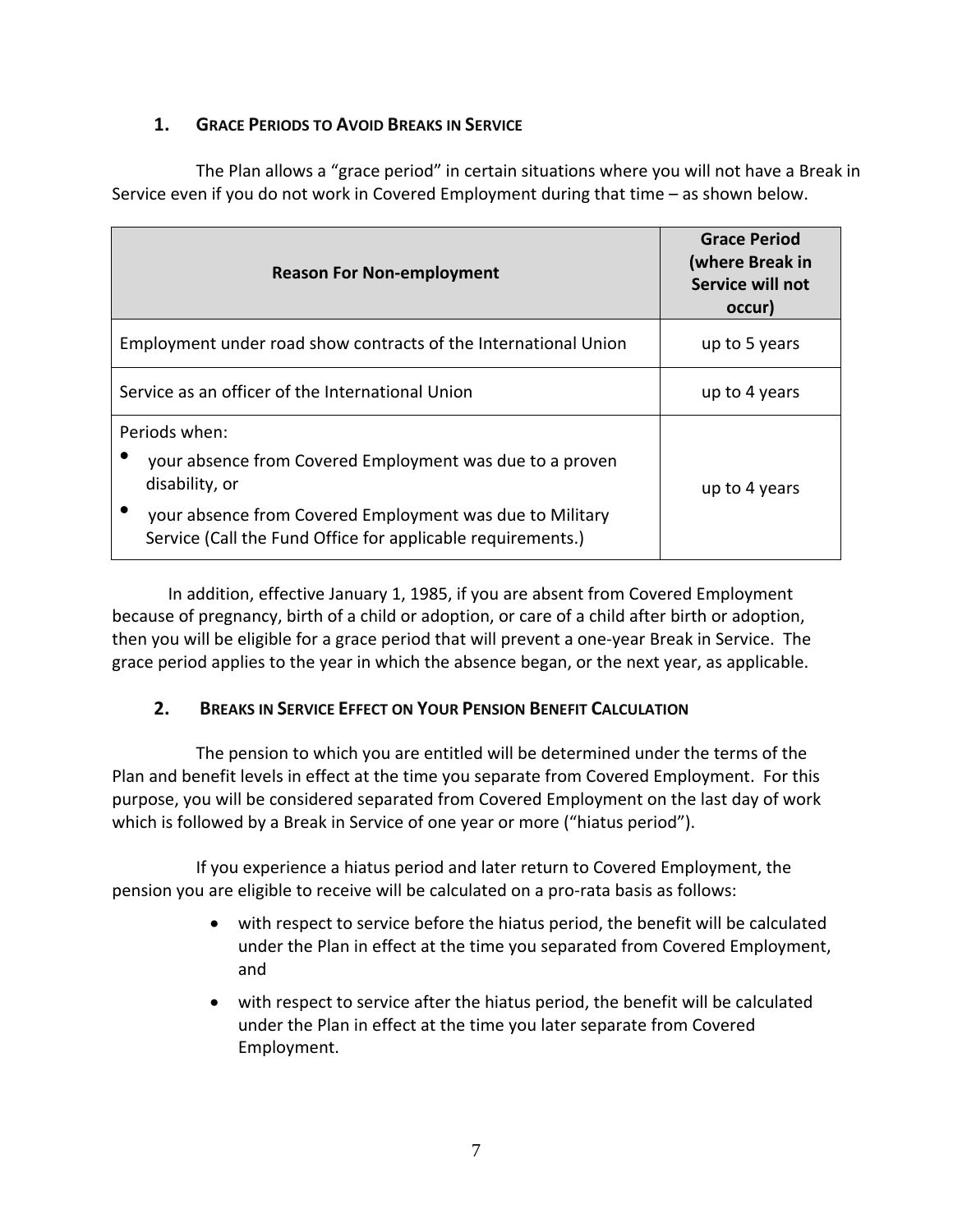However, if your years of Covered Employment after the hiatus period equal or exceed the years of the hiatus period, you will be entitled to a benefit based on all of your years of Pension Credit, determined under the Plan in effect at the time you ultimately separate from Covered Employment.

### **E. Types of Pension Credits**

#### **1. PAST SERVICE CREDIT (1941 – 1960)**

 Past Service Credit is earned for employment during periods before 1961. In order to be eligible for Past Service Credit, you must satisfy the following pre‐requisites:

- you must have earned at least \$2,000 in 1963 in employment represented by the Union or under a road show contract of the International Union, and
- you must have earned at least \$4,000 in employment for which your employer made pension contributions to the Plan in at least two calendar years.

 If you do not meet these requirements, you may be entitled to Past Service Credit provided you meet other requirements as indicated in the Plan Document. If you meet the eligibility requirements, you will receive one year of Past Service Credit for each calendar year from 1941 to 1960 (to a maximum of 20 years) in which you earned at least \$4,000 in employment then or thereafter represented by Local One or Local One‐A.

 Because it may be difficult to obtain information about employment for the many years before 1961, a presumption is established that Participants who are eligible for Past Service Credit have earned a year of Past Service Credit for each year prior to 1961 that they were members of Local One or Local One‐A. In all cases, no more than one year of such Credit will be given for any calendar year.

#### **2. FIRST FUTURE SERVICE CREDIT (1961 – 1990)**

 You will receive one year of First Future Service Credit for 1961, 1962 and 1963 if you worked in Covered Employment during such periods, even if no contributions were made to the Plan on your behalf for these years. For employment on and after January 1, 1964 and before January 1, 1978, you are granted a year of First Future Service Credit for each calendar year in which you earned at least \$4,000 from work in Covered Employment for which contributions were payable to the Pension Fund. For periods from January 1, 1978 to December 31, 1990, a year of First Future Service Credit is credited to you for each calendar year in which you earned the applicable minimum amount in Covered Employment shown below: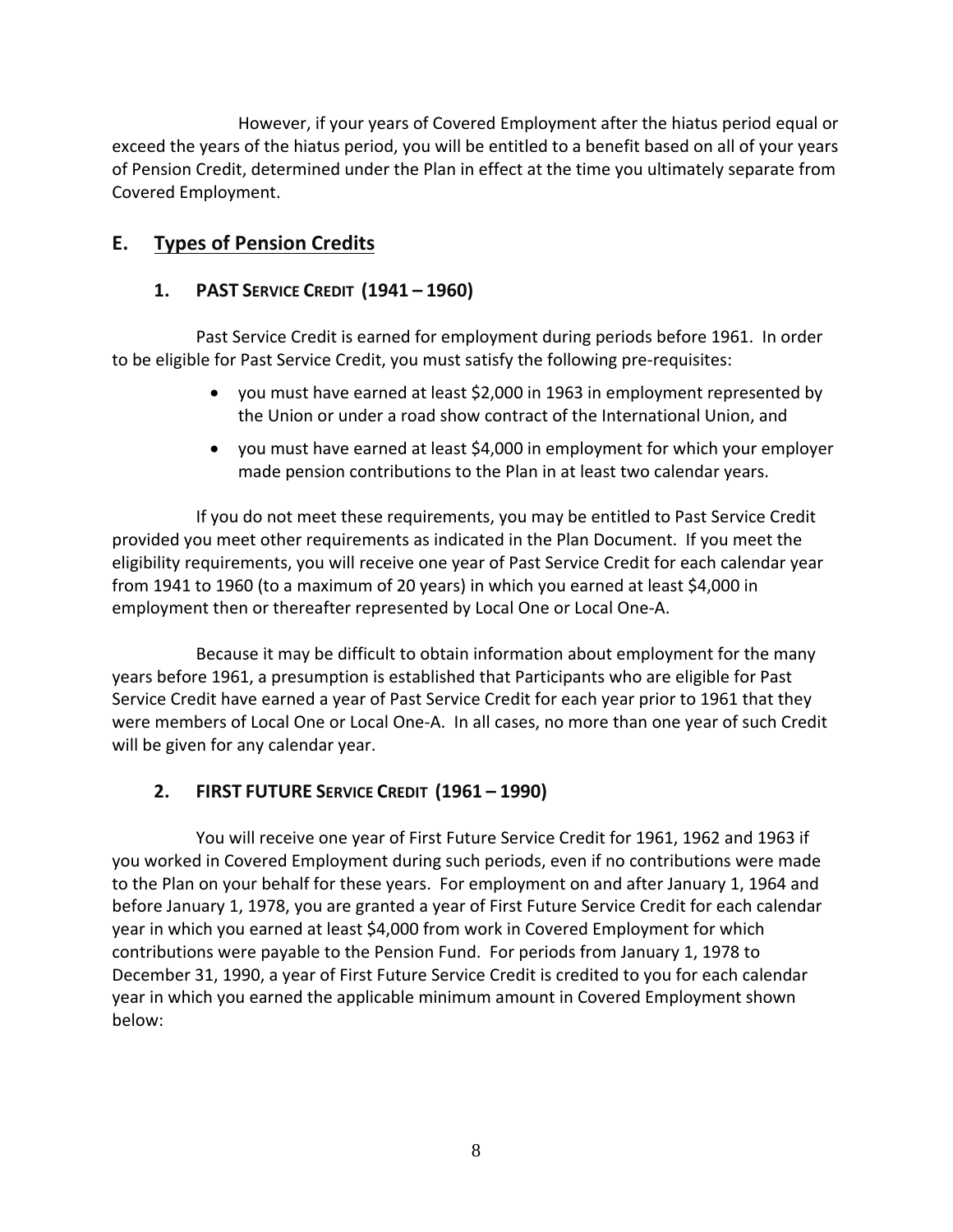| <b>Period</b>              | Minimum<br><b>Calendar Year</b><br><b>Earnings</b> |
|----------------------------|----------------------------------------------------|
| 1988 to and including 1990 | \$15,000                                           |
| 1985 to and including 1987 | \$12,000                                           |
| 1982 to and including 1984 | \$9,000                                            |
| 1978 to and including 1981 | \$6,000                                            |

#### **3. FUTURE FUTURE SERVICE CREDIT (1991 TO THE PRESENT)**

 Future Future Service Credit is earned for periods beginning January 1, 1991 for each calendar year in which you earned the minimum amounts shown below from work in Covered Employment:

| Period                     | Minimum<br><b>Calendar Year</b><br><b>Earnings</b> |
|----------------------------|----------------------------------------------------|
| Effective January 1, 2006  | \$35,000                                           |
| Effective January 1, 2005  | \$30,000                                           |
| 2002 to and including 2004 | \$25,000                                           |
| 1995 to and including 2001 | \$20,000                                           |
| 1993 to and including 1994 | \$18,000                                           |
| 1991 and 1992              | \$15,000                                           |

 Even if you do not satisfy these earnings requirements, you will earn a year of Future Future Service Credit in each calendar year after 1990 in which you completed 1,000 Hours of Service.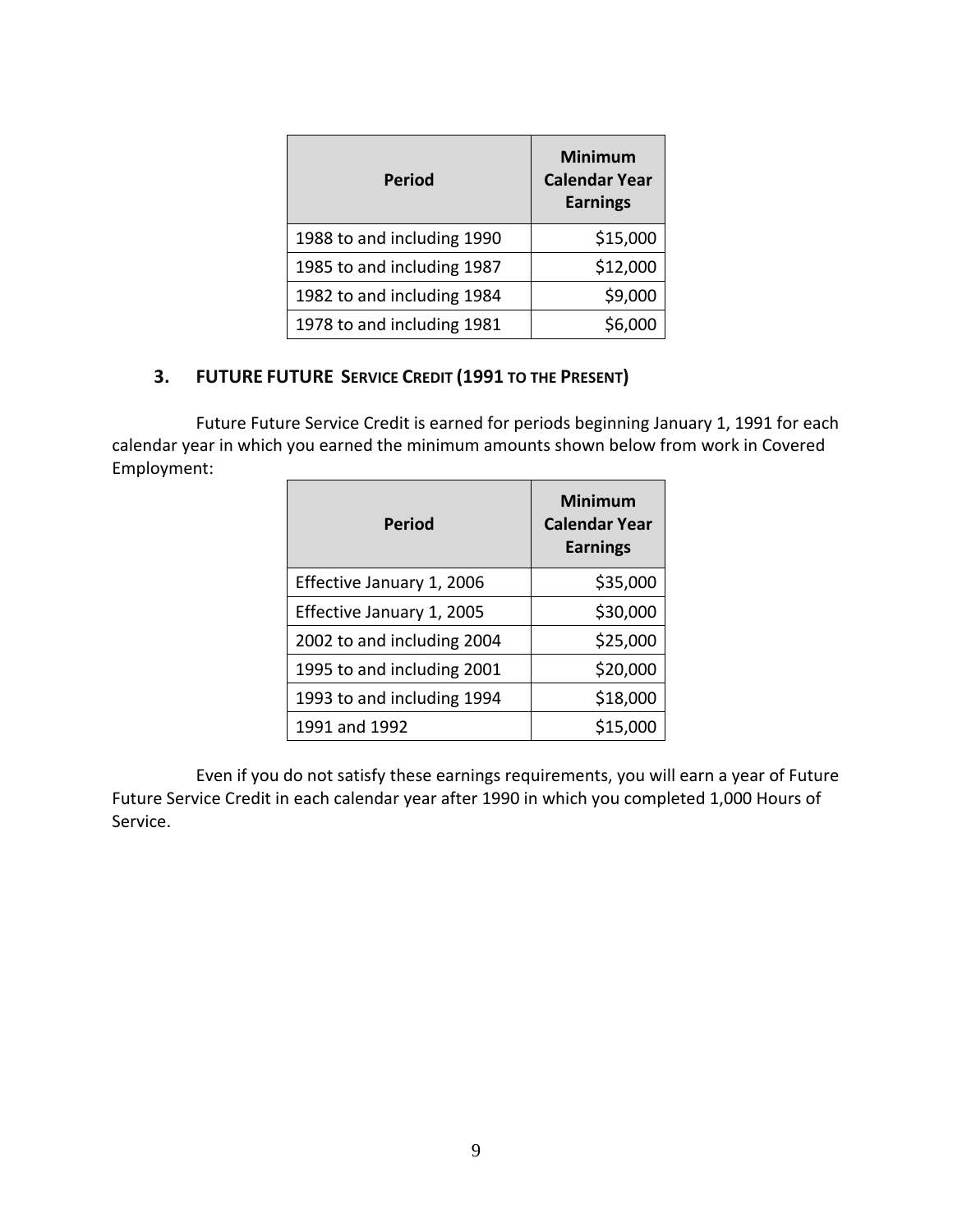# **SECTION III**

### **Pension Benefit Types**

If you are vested, you will be eligible to receive one of the various forms of pensions available under the Plan and, under most circumstances, the right to receive a pension may not be lost, subject to the Plan's suspension of benefits rules (see Section IV.)

The Pension Plan provides five different types of retirement options:

- Normal Retirement
- Early Retirement
- Thirty-Year Service Retirement
- Disability Retirement, and
- Vested Retirement.

You may receive only one type of pension. The pension benefits described below apply to participants without a Break in Service. For participants with a Break in Service, the benefit amounts are subject to the hiatus rules set out in Section II(D)(2) on pages 7‐8, above.

#### **A. Normal Pension**

**Eligibility**: You are eligible for a Normal Pension if you are at least age 65 upon your retirement from Covered Employment and have accumulated at least either:

- a total of 20 years of Pension Credit (includes Past, First Future and Future Future Service Credit), or
- 5 years of First Future and/or Future Future Service Credit.

**Amount**: If you are eligible to begin receiving a pension on or after January 1, 2012 and you have earned a year of Pension Credit in 2011 or after, the amount of the monthly Normal Pension benefit is as follows:

- \$75.00 for each year of Past Service Credit;
- \$75.00 additional for each year of First Future Service Credit (credits earned for years 1961 through 1990); and
- \$100.00 additional for each year of Future Future Service Credit (credits earned for years after 1990).

#### **The maximum number of years of Pension Credit for calculating a pension is 50 years.**

If your Annuity Starting Date is postponed beyond Normal Retirement Age and benefits have not been suspended, the benefit you will receive will be the actuarial equivalent of the benefit that you would have received at Normal Retirement Age.

The amount of the Normal Pension that applies to all others eligible for a Normal Pension may be determined by referring to the Plan Document, and if applicable, a prior Plan Document.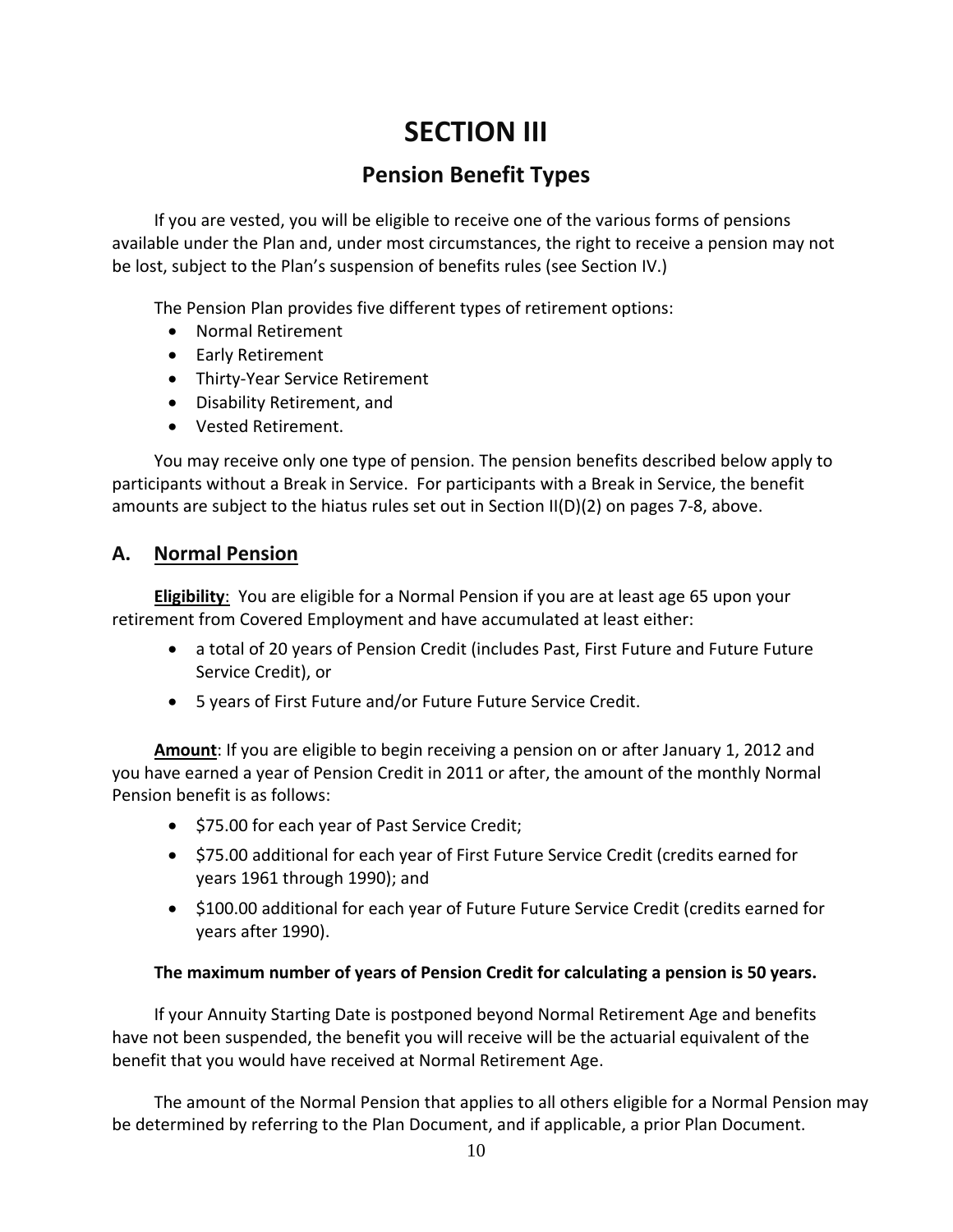#### **B. Early Retirement Pension**

**Eligibility**: You are eligible for an Early Retirement Pension if upon retirement from Covered Employment you have:

- reached age 60, but are not yet age 65, and
- accumulated at least 20 Pension Credits or have at least 5 years of First Future and/or Future Future Service Credit.

**Amount**: The Early Retirement Pension is a monthly benefit equal to the Normal Pension Benefit, which would have been payable at age 65, reduced by 2/9 of 1% for each month that benefits are paid before the date you would have reached age 65.

A Participant who retires on an Early Retirement Pension is prohibited from receiving a Normal Pension or Disability Pension thereafter, except in the case of an application for a Disability Pension where the applicant's date of disability (as determined in the applicant's Social Security Award) preceded his/her Early Retirement date. Under that circumstance, the Participant will be permitted to convert the Early Retirement Pension to a Disability Pension without any reduction for the months he or she was receiving Early Retirement benefits.

### **C. Thirty‐Year Service Pension**

**Eligibility**: You are eligible for a 30‐Year Service Pension if you:

- retire on or after April 1, 1992,
- are at least age 55, but not yet age 60, and
- have at least 30 years of First Future and/or Future Future Service Credit.

**Amount**: The monthly amount of the 30‐Year Service Pension is determined by reducing the Normal Pension (payable at age 65) by 13.33% and then further reducing such amount by 2/9 of 1% for each month between your age at retirement and age 60. If you retired prior to 1999, different reduction factors were applied.

#### **D. Disability Pension**

**Eligibility**: You are eligible for a Disability Pension if you:

- become Totally and Permanently Disabled before age 65,
- have at least 10 years of Pension Credit, including at least one year of Pension Credit in either of the two calendar years immediately preceding or in the year in which the disability occurred, and
- retire on or after April 1, 1992.

**Amount**: The monthly amount of a Disability Pension equals the monthly amount of the Normal Pension, based on your Pension Credits earned up to the date of your retirement.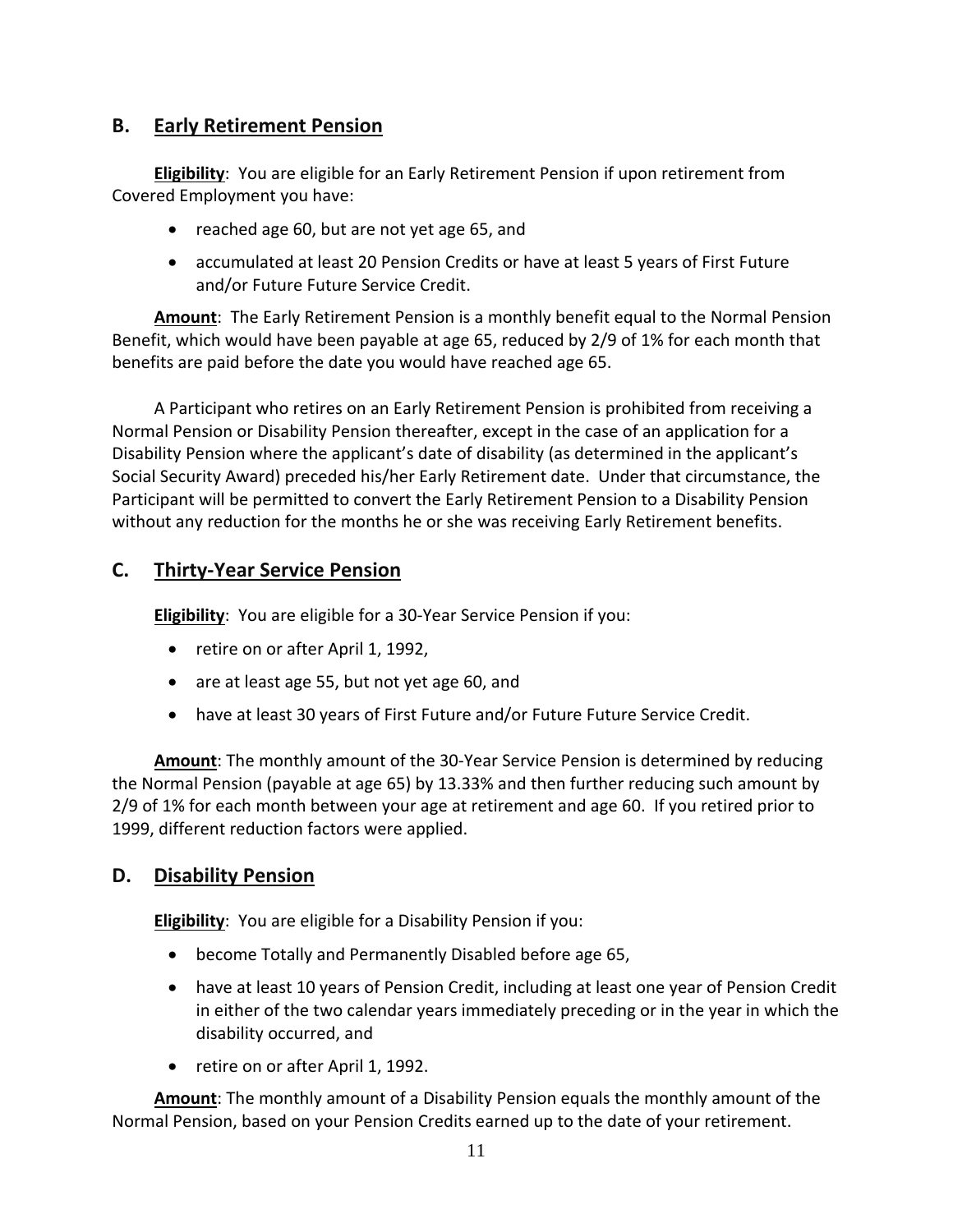Disability Pension benefits commence on the first day of the month following five months of disability. As a Disability **Pensioner**, you will be required to provide initial and continued proof of your **Total and Permanent Disability**. The Board of Trustees will determine whether you are Totally and Permanently Disabled and reserves the right to require disability claimants to be examined by a doctor of the Board of Trustees' own choosing, at the Plan's expense, and at reasonable times and intervals. If you fail to have an examination, you may not be considered Totally and Permanently Disabled either before or after you have been approved for this benefit. Disability Pension Benefits cease when the Trustees determine that you are no longer Totally and Permanently Disabled.

The Fund will not penalize you for bona fide efforts you make to return to work. If you receive Disability Pension Benefits, you will be allowed to engage in gainful employment (provided the Fund Office has been notified) for up to nine months without having your Disability Pension Benefits discontinued. If you continue employment for more than nine months, your Disability Pension will cease at the end of the nine-month period. If your employment terminates before the end of the nine‐month period, and you are still Totally and Permanently Disabled, your Disability Pension will continue.

#### **E. Vested Pension**

**Eligibility**: If you are "vested", you are eligible to receive a Vested Pension beginning at age 65. In general, if you have service in Covered Employment as an eligible Participant after December 31, 1998 and have five years of Vesting Credit you are "vested (for details on the vesting rules, see paragraph II.C).

**Amount**: The monthly amount of a Vested Pension equals the monthly amount of the Normal Pension, based on your Pension Credits earned up to the date you are no longer in Covered Employment.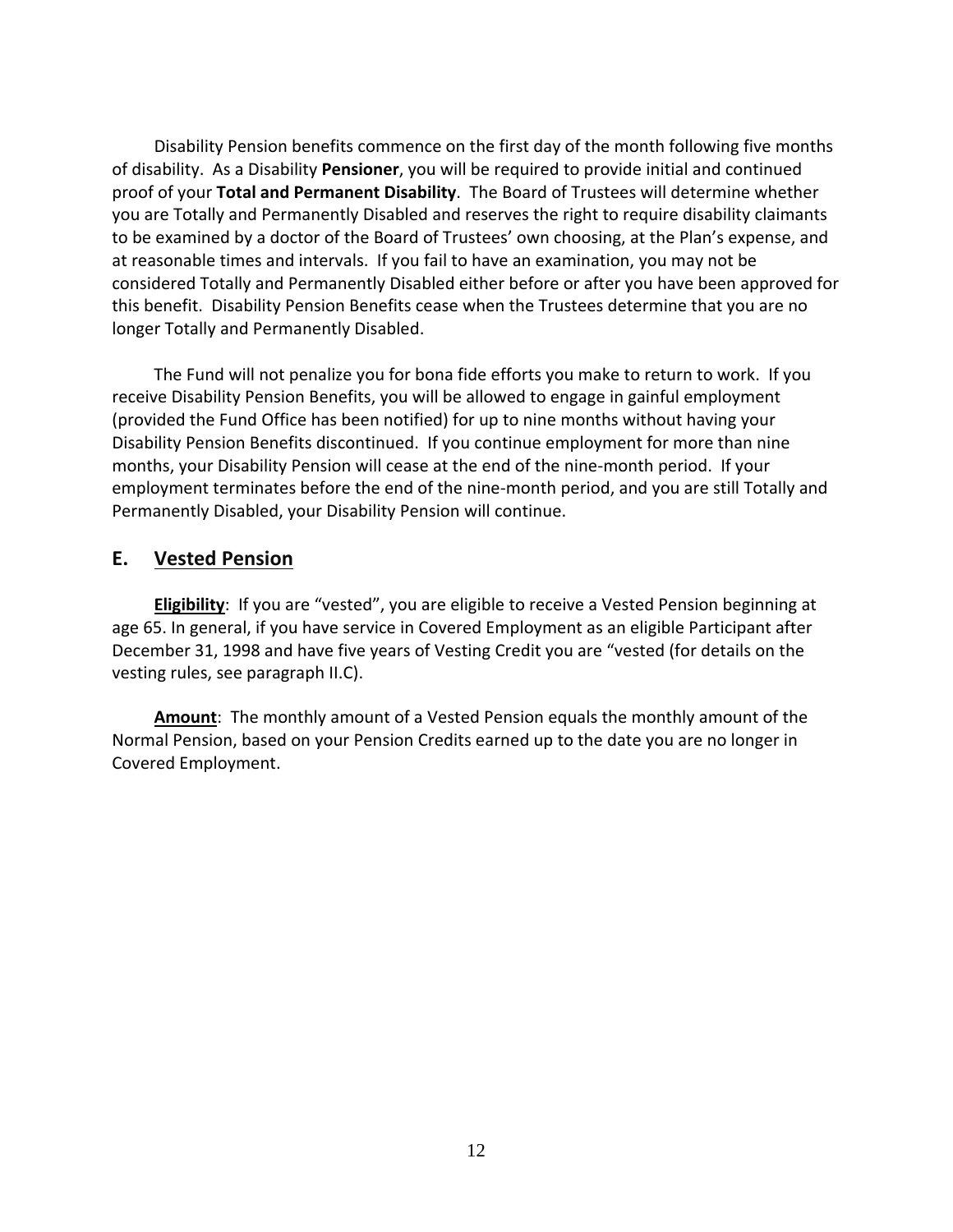# **SECTION IV**

### **Suspension of Benefits**

#### **A. Before Age 60**

If you are a Pensioner, have not reached Age 60 and engage in any **Disqualifying Employment** in any month, then your benefit will be suspended for that month, and for the next six months. As a Pensioner, you must let the Fund Office know if you are engaging in Disqualifying Employment. If you fail to properly inform the Fund Office, and the Fund Office determines that you engaged in Disqualifying Employment, the suspension period may be extended for up to 12 months following the period of disqualifying employment.

#### **B. Age 60 to 64**

If you are a Pensioner and have attained Age 60, but have not attained Age 65, your monthly benefits will not be suspended if you engage in Disqualifying Employment on four days or less per month, provided you properly inform the Fund Office in advance of such employment.

### **C. After Age 65**

If you are a Pensioner and have reached Age 65, your monthly pension benefits will not be suspended if you engage in Disqualifying Employment on 7 days or less per month, provided you properly inform the Fund Office in advance of such employment.

Beginning with the first day of the month following your attainment of Age 70½, benefits will not be suspended if you engage in Disqualifying Employment, unless you elect in writing to postpone your benefits.

### **D. Exception for Disability**

You may work in Covered Employment for up to nine months without having your Disability Pension benefits suspended.

### **E. Notice of Re‐employment after Retirement**

If you are a Pensioner, you must notify the Fund Office in writing by certified or registered mail within 15 days of any post‐retirement employment, regardless of the number of days of work in a month. The Trustees will review this information and determine whether benefit payments should be suspended. If the Trustees learn that you are working and have not provided sufficient information for a determination as to whether pension payments should be withheld because you have not provided the necessary information, the Trustees will withhold payment. If this occurs, the Plan will reinstate your pension retroactively, not including months for any Disqualifying Employment, after the necessary information is provided to the Fund Office and a determination is made by the Trustees.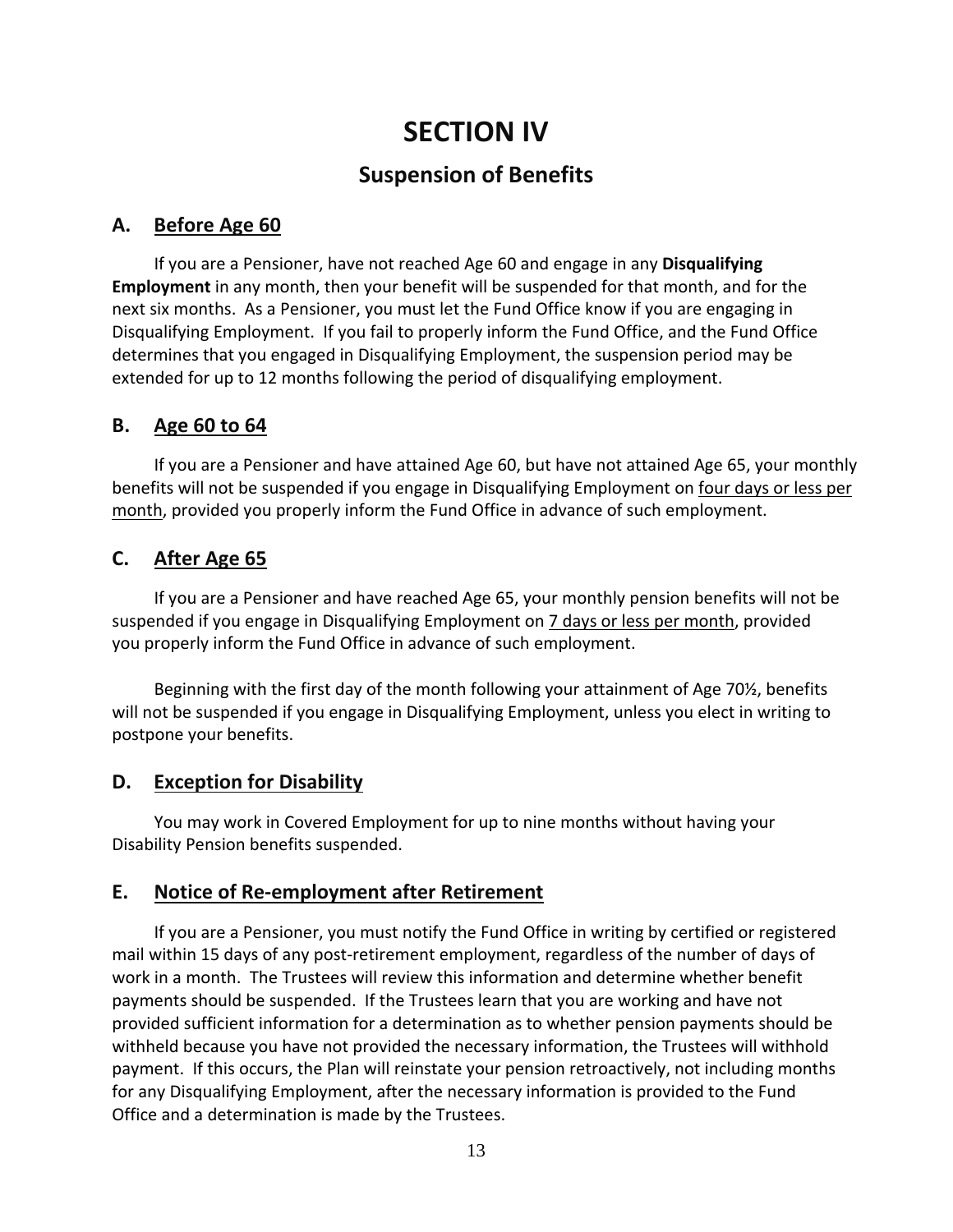### **F. Reinstatement of Suspended Benefits**

If you are a Pensioner who has stopped working in Disqualifying Employment and you now wish to reinstate your pension benefits, you must notify the Fund Office in writing. This notice must include your name, Social Security number, the date you discontinued Disqualifying Employment and the requested pension reinstatement date. The Fund will reinstate your payments on:

- the first day of the third calendar month after the month in which you stopped Disqualifying Employment (which will include any additional six month period(s) of suspension for pensions before age 65) or, if later,
- after a written reinstatement request is received by the Fund.

### **G. Notice of Suspension**

For any month in which you as a Pensioner work in Disqualifying Employment, your pension benefit for that month will be permanently withheld. For the first month of withholding, the Plan will send you a written notice explaining the reason for the suspension. You can request a review of the suspension. This written request must explain why you object to the suspension and be sent to the Fund Office. The request for review will be processed in the same manner as an appeal of a pension denial as explained in paragraph VI.G

### **H. Offset**

If benefits are paid to you during a month in which Disqualifying Employment occurred, the Plan will recover those monthly payments by offsetting them against future monthly payments. If you die before the Plan can recover the full amount, the offset will be applied to any monthly pension payments to your surviving spouse or beneficiary.

#### **I. Advance Determination of Disqualifying Employment**

As a Pensioner, you may request an advance determination from the Fund Office as to whether a particular type of employment may be Disqualifying Employment. This request will be processed within the same timeframe as a claim for benefits.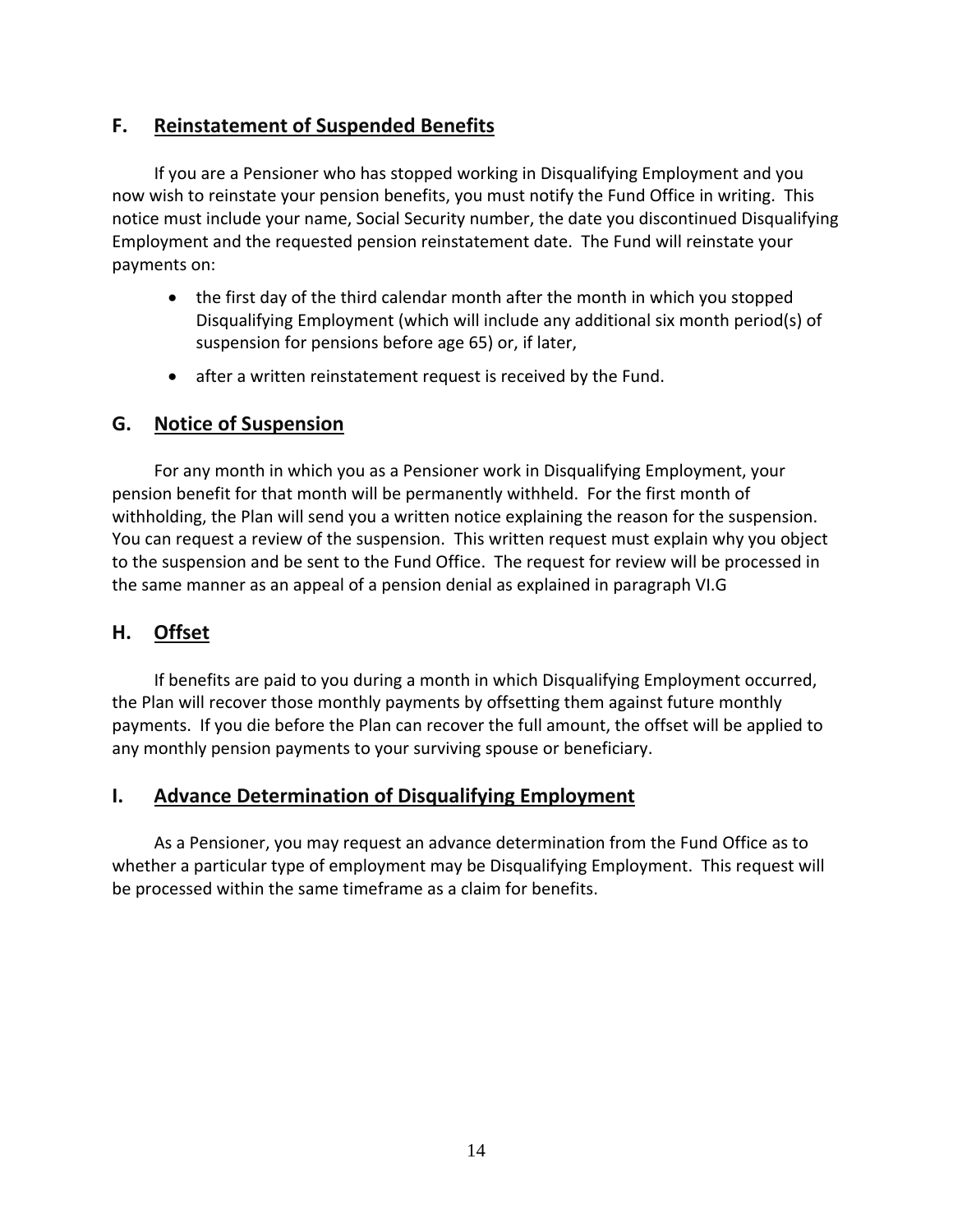# **SECTION V**

### **Survivor Benefits**

#### **A. General**

Benefits under the Plan generally will be paid in monthly installments for your lifetime (subject to the suspension of benefit rules) and, when applicable, for your spouse's or beneficiary's lifetime. However, if the actuarial value of your benefit is less than \$5,000, a single lump sum payment will be made to you.

#### **B. Joint and Survivor Pension**

#### **1. GENERAL**

 The 50% Joint and Survivor Pension is the automatic form of benefit payment (unless the benefit must be paid as a single lump sum as described above) for married Participants, unless it is properly rejected by you and your spouse (see paragraph B.2 below). If you are not married, you may elect a Joint and Survivor Pension instead of a single life annuity.

 If you die, an individual will only be considered your "spouse" for the purposes of the Joint and Survivor Pension if you were not yet a pensioner and you and this individual were married for the entire year preceding your death, or if you were a pensioner and you and the individual were married on the commencement date of the pension and for at least a one‐year period ending on or before your death.

 An election for or against the 50% Joint and Survivor Pension can be revoked in writing at any time, but only before a pension starts.

 Under a Joint and Survivor Pension, the amount of the monthly benefit payable to you is reduced during your lifetime, and upon your death, a monthly benefit is paid for the lifetime of the Joint and Survivor beneficiary. The amount of the reduction depends on two factors:

- the difference in age between you and your Joint and Survivor beneficiary, and
- whether you have elected to have your Joint and Survivor beneficiary receive 50%, 75% or 100% of your monthly amount; the higher the continuation percentage, the greater the reduction in your monthly benefit.

 Upon your death, if the Fund Office is notified on a timely basis, payments to your Joint and Survivor beneficiary begin as of the first day of the calendar month immediately following your death.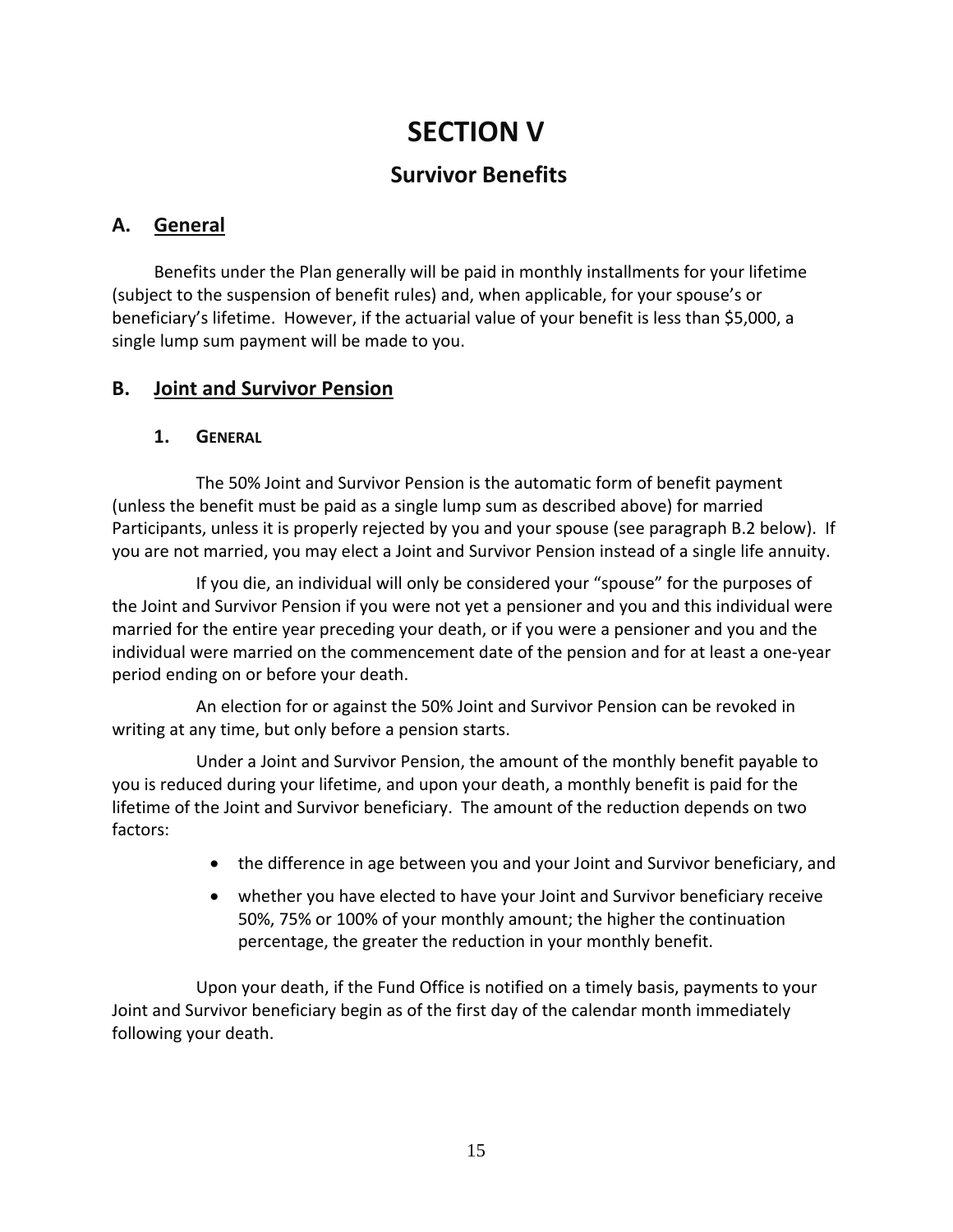#### **2. JOINT & SURVIVOR BENEFIT WAIVERS**

 If you are married and wish to reject the 50% **Joint and Survivor form** in favor of another form of benefit, or if you wish to name a beneficiary other than your spouse (i.e., alternate beneficiary), you and your spouse must sign and execute a notarized waiver form, and submit it to the Fund Office. The Joint and Survivor Pension may be rejected at any time within the 180‐day period before the pension commencement date, except that payments may not commence fewer than 30 days after rejection unless you have waived in writing your right to the full 30 day period, in which case benefit payments may begin as early as 7 days after your waiver. The necessary forms and information are available from the Fund Office.

#### **3. IF YOUR JOINT & SURVIVOR BENEFICIARY PREDECEASES YOU (BENEFIT "POP‐UP")**

 If you are married, receiving monthly pension benefits, and your Joint and Survivor beneficiary predeceases you, the Plan allows you to have your future benefit payments thereafter restored to the amount you would have been eligible for if the Joint and Survivor Pension had not been in effect. The Plan's "pop-up" in benefits will start the later of either the month following the death of your Joint and Survivor beneficiary or the first month the Fund Office is furnished with proof of the death. (A "pop‐up" is also available if, after you begin retirement benefits under the Joint and Survivor form, and you and your spouse are divorced, a certified copy of a 'qualified domestic relations order' as described in Article IV, Section 4 of the Plan text is submitted to the Fund Office which contains a spousal waiver of benefits under the Fund in accordance with Article II, Section 13(c) of the Plan text.)

### **C. 10 Year (120 month) Guarantee**

When benefits are paid in the Joint and Survivor form, should both you and your beneficiary die before 120 payments are made, the balance of the 120 will be made to the contingent beneficiary in the amount payable to the beneficiary.

When benefits are paid in the form of a single life annuity (i.e., there is no Joint and Survivor election), if you die before the 120‐month period has been completed, 120 monthly payments are guaranteed. Any remaining payments are made to your designated beneficiary.

**It is very important that you file a beneficiary designation form with the Fund Office and keep that form up to date. Please contact the Fund Office to name or change a beneficiary.**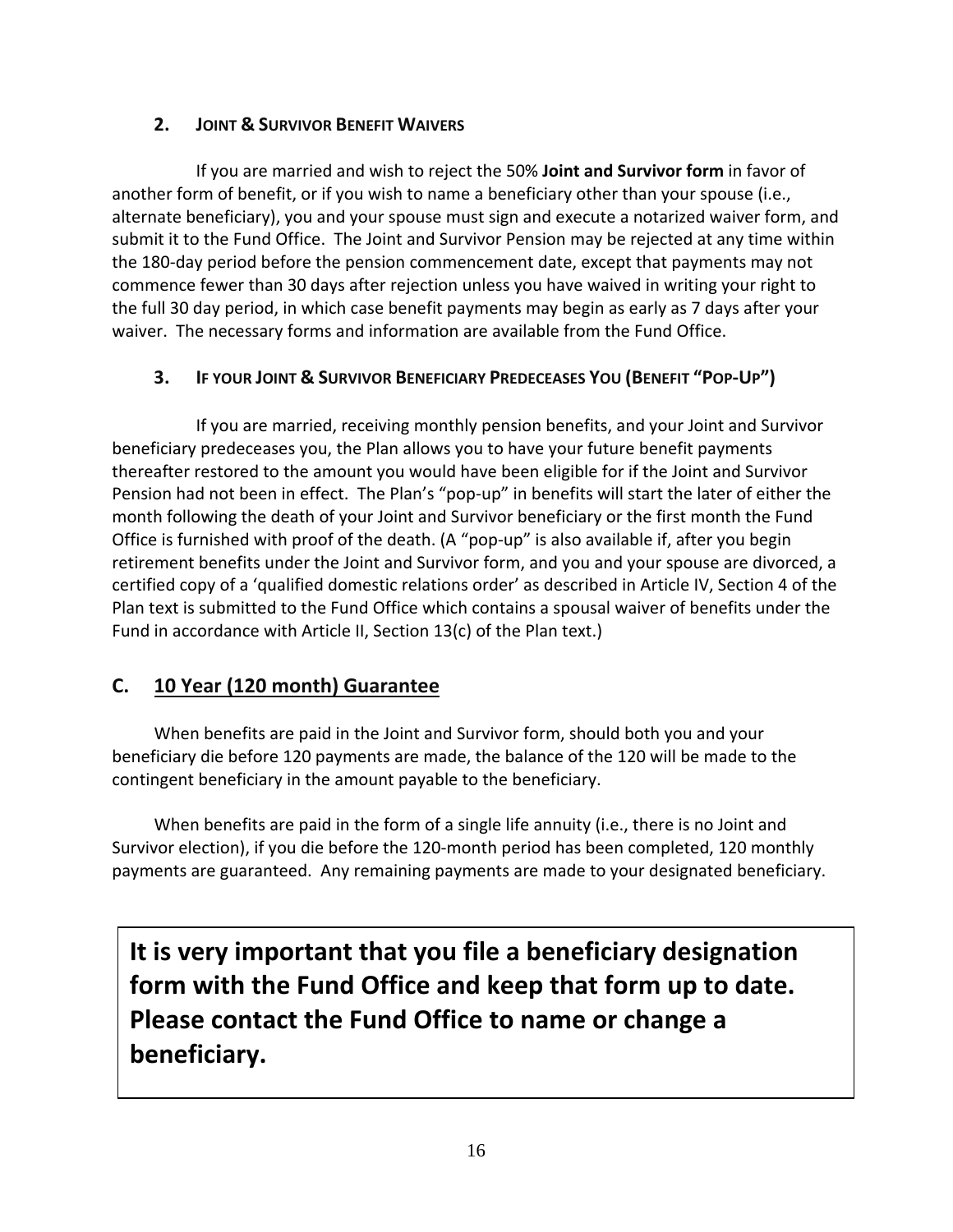### **D. Pre‐Retirement Death Benefits**

#### **1. DEATH AT A TIME YOU ARE ELIGIBLE TO RETIRE**

 If you die before retirement, but at a time when you are eligible for a Normal, Early, 30‐Year Service or Vested Pension, your surviving spouse or beneficiary will be eligible for a 100% Joint and Survivor Pension as if you had elected it on the day before you died. If you are married and you and your spouse do not want the Joint and Survivor Pension paid upon your death, you and your spouse must file a notarized rejection form with the Fund Office.

 If no rejection form has been filed, your surviving spouse or designated beneficiary may accept or reject the 100% Joint and Survivor option in favor of either the 10 Year Guarantee or the Death Benefit described in paragraph D.4 below.

 If you die before retirement, but at a time when you were eligible for a Disability Pension based on the receipt of a Social Security Disability Award for Total and Permanent Disability, and your medical care provider confirms that you were unable to apply for a Disability Pension because of mental incapacity during the period between the date of the award and your death, you will be considered to have Retired on a Disability Pension on the day before you died.

#### **2. DEATH AT A TIME YOU ARE NOT ELIGIBLE TO RETIRE**

 If you die before retirement, but at a time when you are not eligible for a Normal, Early, 30‐Year Service or Vested Pension, your surviving spouse or beneficiary will be eligible for a 100% Joint and Survivor Pension.

 Benefit payments to your surviving Spouse must begin no later than the first of the month following the month in which you would have reached your earliest possible retirement age, but your surviving Spouse will also have the option to start payments at any time before that date. Payments to non‐Spouse Beneficiaries must start no later than the end of the calendar year following the year of your death.

 The amount of the benefit is calculated based on the amount of the benefit which you would have received on the first day of the month following the month of your earliest retirement age, actuarially adjusted for a longer payment period when the benefit starts before that date.

 If you are married and you and your spouse do not want the Joint and Survivor Pension paid upon your death, and wish to elect a Death Benefit instead, you and your spouse must file a notarized rejection form with the Fund Office.

 If no rejection form has been filed, your surviving spouse or designated beneficiary may reject the 100% Joint and Survivor option in favor of the Death Benefit described in paragraph D.4 below.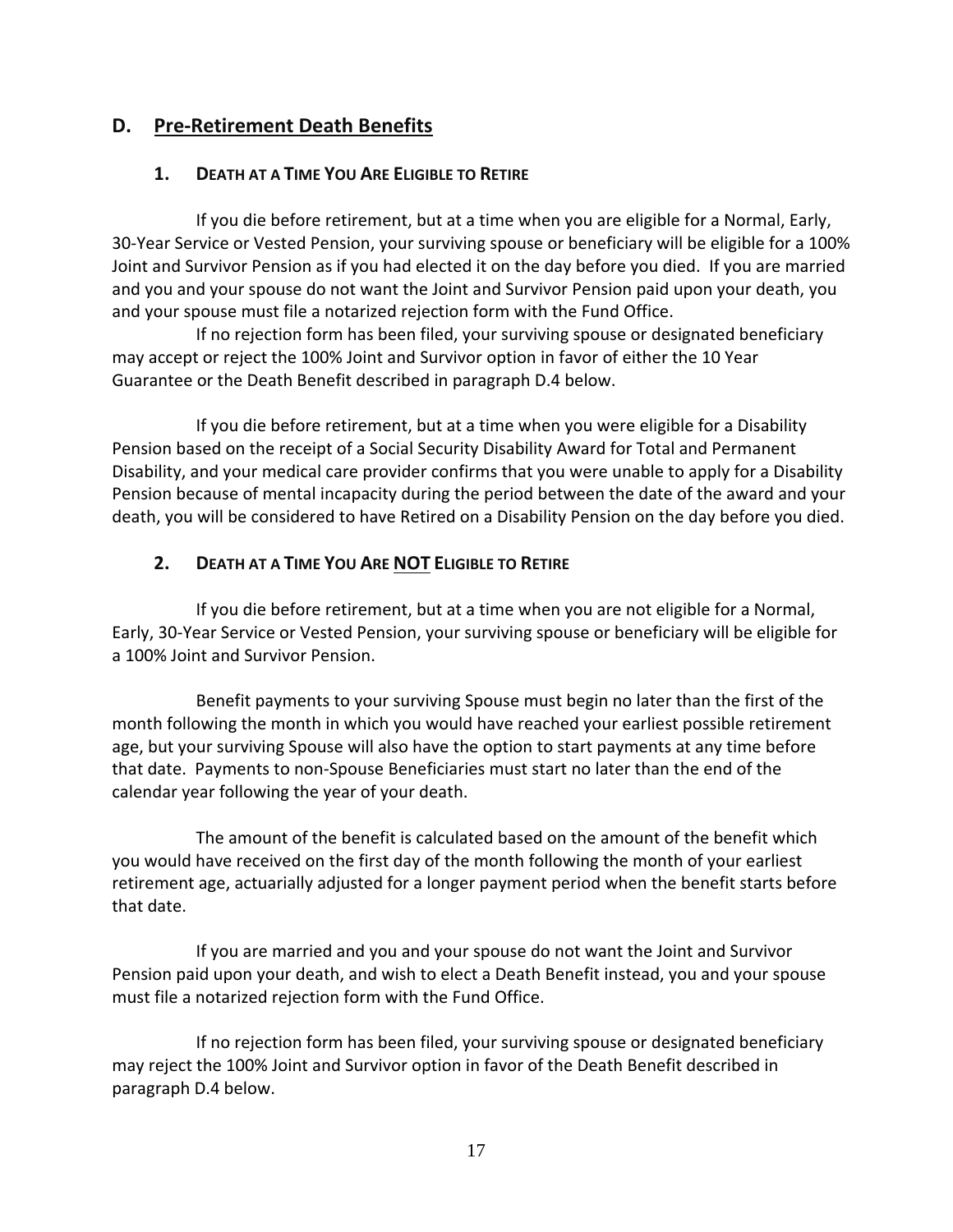#### **3. TERMINAL ILLNESS DISABILITY**

 If you are vested, disabled and die with a terminal illness before retirement, you will be considered to have retired on a Disability Pension on the day before you died. An illness is considered terminal if, on the basis of medical evidence, you were expected to live less than one year. The Trustees reserve the right to have you examined by a doctor to confirm the terminal illness. In this case, if you are married, a 100% Joint and Survivor Pension will be payable as if you had elected that form of pension on the day before died. The 10 Year Guarantee payment form will apply if you and your spouse had previously rejected the Joint and Survivor form of benefit in accordance with the Plan's rules, or if no election had been made and the spouse elects the 10 Year Guarantee.

#### **4. DEATH BENEFIT**

 If you die before age 60 with at least 10 years of Future and/or Future Future Service Credit, at least two years of which were earned in the four consecutive calendar years immediately before the year in which you died, your spouse or designated beneficiary may elect a Death Benefit in lieu of either the Joint and Survivor or 10 Year Guarantee benefits.

 The Death Benefit amount is \$3,500 for each year of Pension Credit, to a maximum of \$105,000 after 30 years. The death benefit is paid out in 96 equal monthly installments. After receiving payments for six months, your beneficiary can elect to receive the remaining payments over a 45‐month period, instead of the remaining 90 months.

#### **E. Rollovers and Withholding**

Although most benefits under the Pension Fund are not payable as a lump sum benefit, if you are eligible for a lump sum payment (i.e., a single payment that is not a monthly benefit) you (or your beneficiary if you are deceased) may elect to "rollover" all or a portion of a lump sum distribution to an Individual Retirement Account (IRA) and/or to another retirement plan that is qualified by the IRS and accepts rollovers. Lump sum payment amounts not rolled over will be subject to income tax withholding. Currently, the withholding is at the rate of 20%, but this is subject to change.

On all other distributions, the Plan is generally required to withhold federal income tax from monthly benefits, unless you or your beneficiary (as applicable) elect no withholding in writing on an appropriate form filed with the Fund Office. If the Plan does not receive written withholding directions from you or your beneficiary on the appropriate form, it will withhold the specific minimum amount required by federal tax law.

You are encouraged to speak with a qualified tax advisor if you have any questions about rollovers or withholding.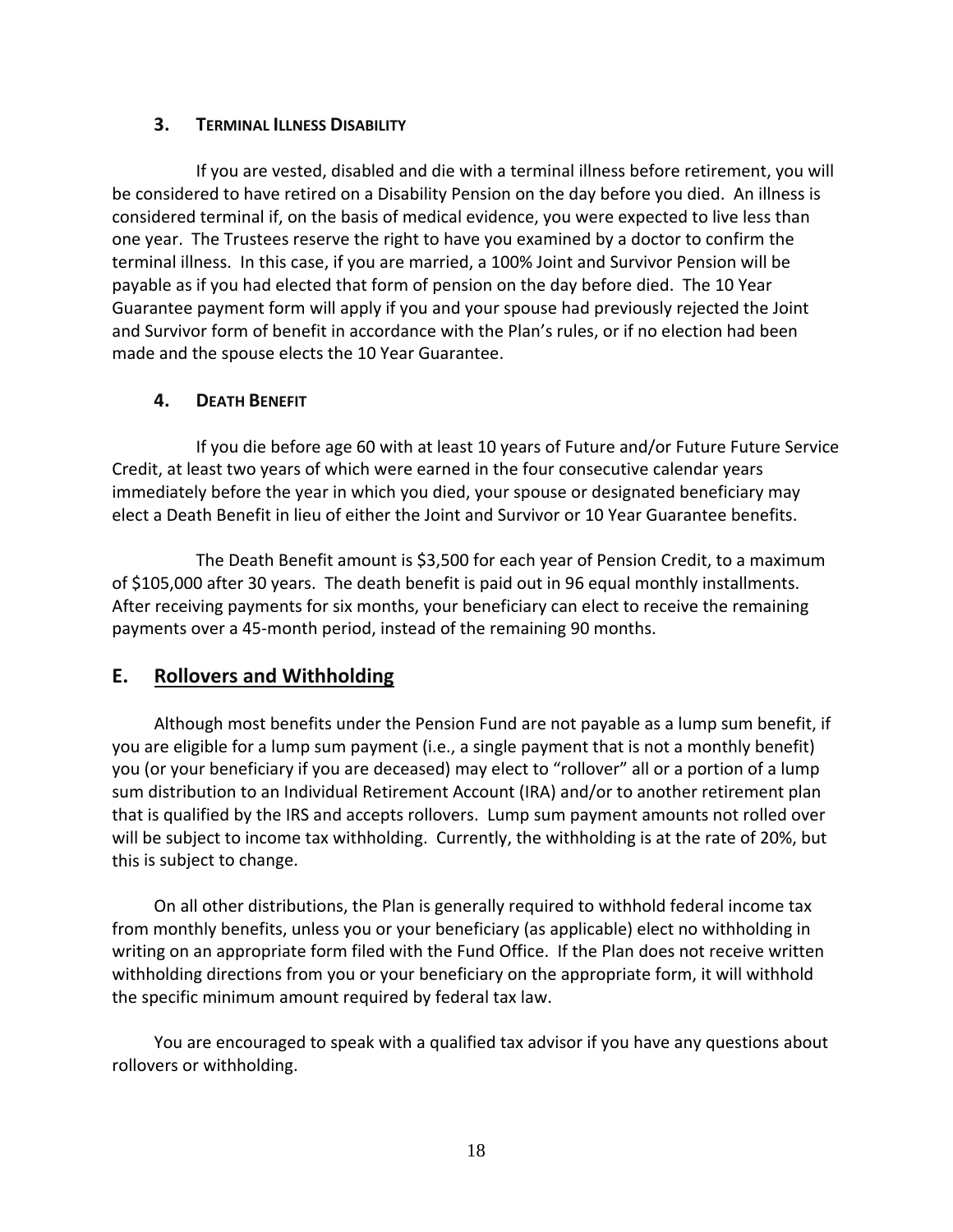# **SECTION VI**

### **Other Important Information and Rules**

#### **A. Your Right to Inquire Into Your Credited Service**

The Plan generally determines the amount of your earnings in Covered Employment based on remittance reports and other information submitted by Contributing Employers for whom you work. While the Plan conducts random payroll reviews of Contributing Employers that sometimes provide information regarding the accuracy of remittance reports and other information submitted by Contributing Employers, these reviews may not reveal every instance in which a Contributing Employer may have failed to provide complete and/or accurate information concerning your employment.

You have the right to inquire into your credited service at any time. If you believe that you worked in Covered Employment that was not properly credited under the Plan or not reported at all, you have the right to submit a claim in accordance with the claims procedure which begins on page 21. Please be reminded that in the event of a discrepancy between the information received by the Plan from Contributing Employers (or obtained during payroll reviews) and the credit to which you believe you are entitled, it will be your responsibility to prove that the work in question was both actually performed by you for a Contributing Employer and was Covered Employment for which contributions were required to be made to the Plan. Accordingly, it is important that you retain adequate records of your Covered Employment (i.e., pay stubs and other documentary evidence) that would assist you in demonstrating both the amount of work you performed for each Contributing Employer and that the work constituted Covered Employment. Please also remember that the longer you wait to file a claim to correct any issue, the more difficult it may be for you to provide, and for the Plan to verify, the necessary documentation. Failure to provide such documentation could result in loss of credit.

All determinations and interpretations made by the Board of Trustees and/or its duly authorized designee(s) will be final and binding upon all Participants, beneficiaries and any other individuals claiming benefits under the Plan.

#### **B. Trust Fund and Access to the Trust Fund**

The assets that fund the Plan are held in a trust, which is a legal entity that is separate and distinct from the Union or any of the contributing employers. None of the assets of the Pension Plan can be looked to for the purpose of paying or satisfying any liabilities of the Union or of any contributing employer. Except as may be otherwise provided by law, no part of the Plan assets can ever revert to the Union or to any contributing employer.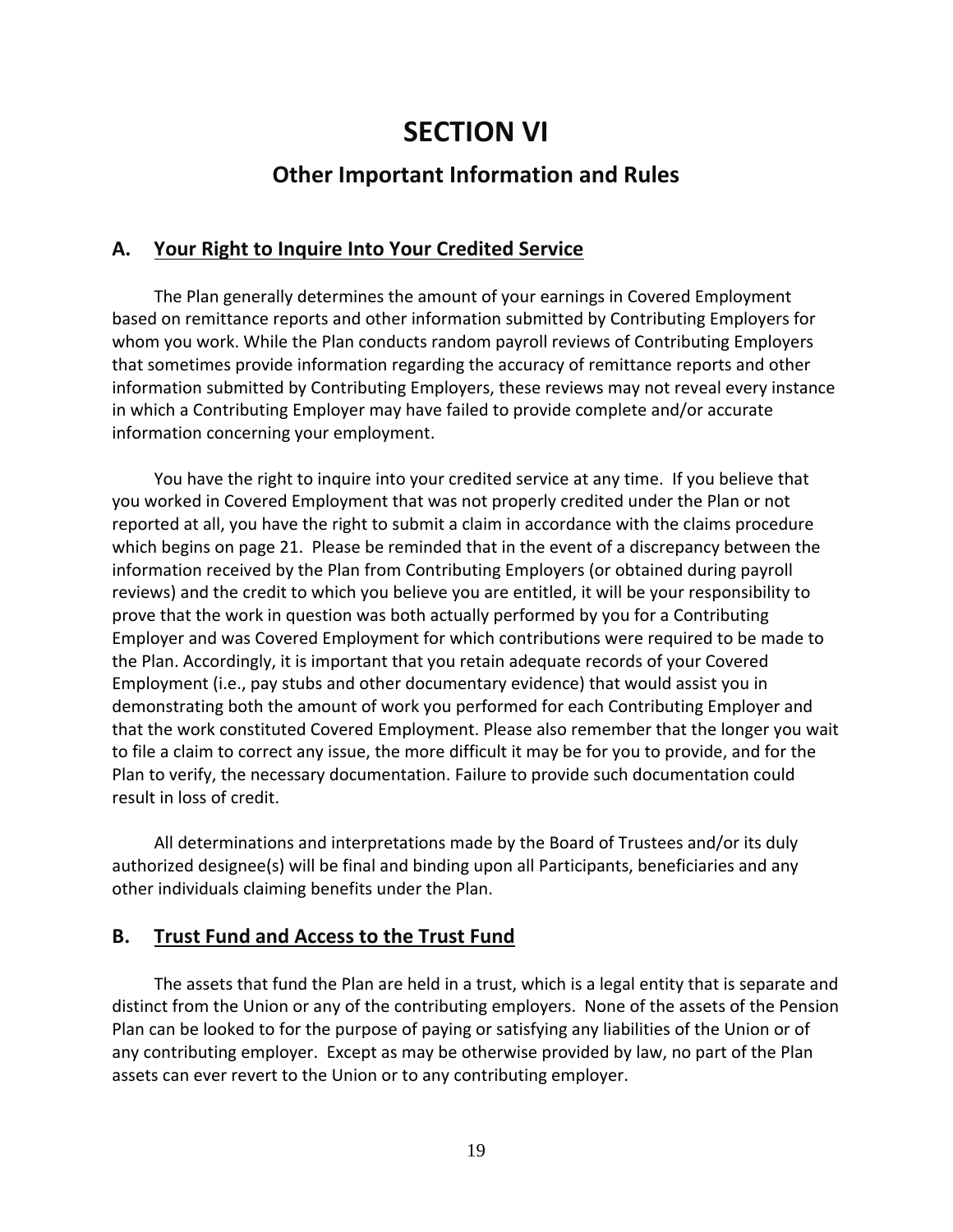Additionally, except as may be required or permitted by law, a Participant's benefits may not be transferred or assigned or be subject to the claims of any creditors. Benefit payments may be withheld in order to enforce this provision of the Plan or, if a Participant is unable to care for his or her affairs, to assure that such payments will be used for the Participant and his or her family's benefit.

However, in certain circumstances a Participant's benefits might be required to be paid to his or her spouse, former spouse or child under the terms of a court order called a "Qualified Domestic Relations Order" ("QDRO"). The Fund Office will notify the Participant if it receives a QDRO that applies to his or her benefits. The Plan is required to follow the directives set forth in a QDRO. The Plan's procedures for determining whether a court order is a QDRO are on file at the Fund Office. To obtain a copy of these procedures, please contact the Director of Fund Administration.

#### **C. No Employee Contributions**

The Plan is financed wholly from employer contributions and from the income and earnings on the Fund's investments. No employee contributions are permitted.

#### **D. Retirement under the Plan**

Retirement is completely voluntary. You can retire at any time you wish. However, pension benefits will begin on or before the April 1 following the year in which you reach age 70 1/2 unless, if you are in Covered Employment at that time, you elect in writing to postpone benefits until the time you retire. If you do not begin to receive pension benefits by this time, you could be subject to income tax penalties. If you are in Covered Employment and are approaching this age, you are encouraged to speak with a qualified tax advisor for guidance.

#### **E. Applying for Benefits**

Under the Plan, you must file an application at least one month before the first day of the month on which you want your benefits to begin. For example, if you expect to retire and receive benefits starting July 1, you must have an application on file in the Fund Office by June 1 at the latest.

In no event will pension payments begin more than 60 days after the later of the end of the calendar year in which you reach Normal Retirement Age, or the date you end Covered Employment and retire. However, you may notify the Trustees in writing that you elect to receive your pension at a later date, which must be by April 1 of the year following the year you reach age 70½, or if later, your retirement.

Application forms are available at the Fund Office. The Fund Office will be pleased to help you complete the forms and answer your questions. When completing the application, be sure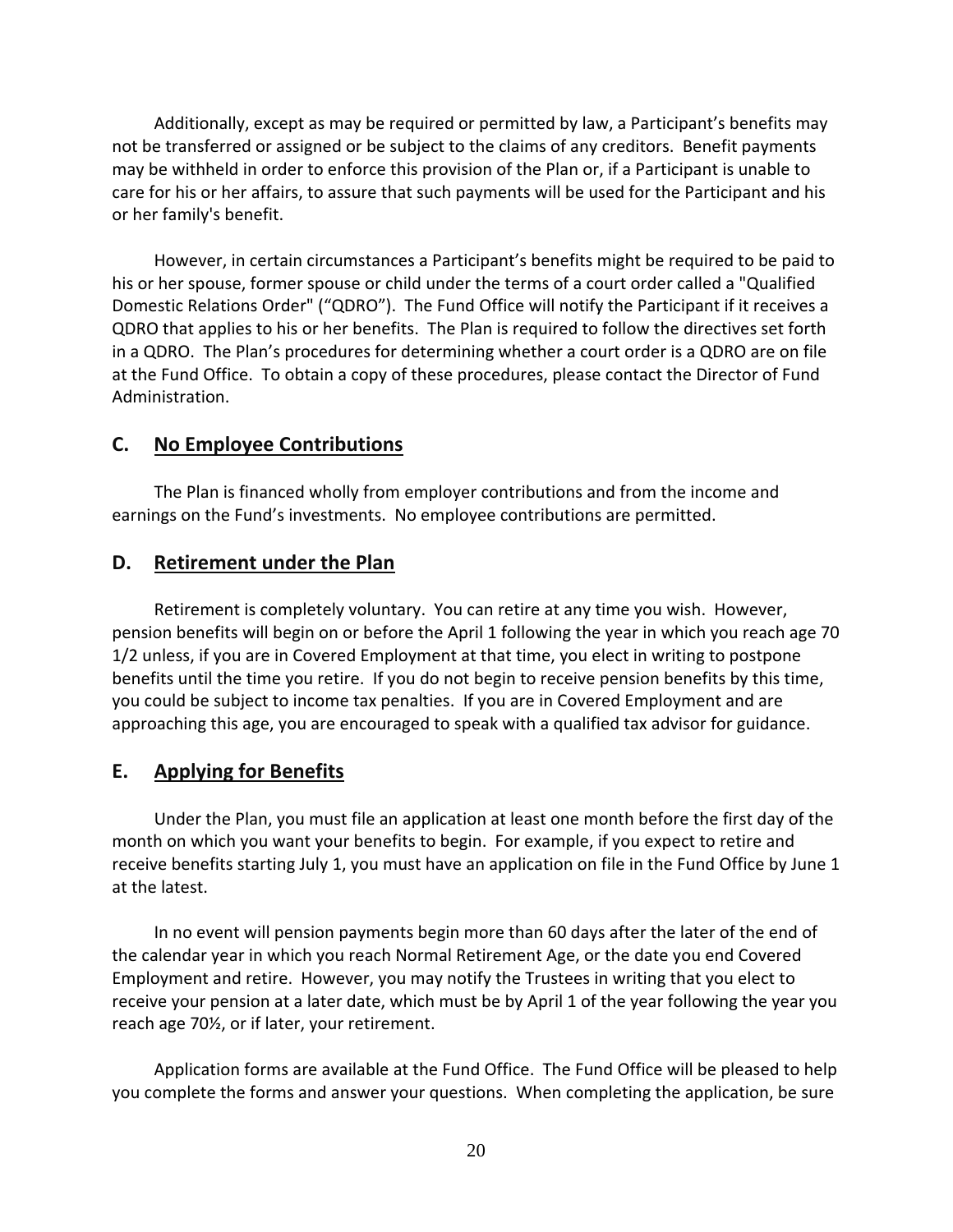to attach the necessary information required to process the application; otherwise, payment of pension benefits could be delayed.

#### **F. Claims and Appeals**

You will receive a written notice of the decision on your application for benefits (your "claim") within 90 days (unless special circumstances require up to an additional 90 days, in which case you will be notified of the delay and the expected date of a decision). For a claim for a Disability Pension, the decision will be made within 45 days (with the possibility of two 30‐ day extensions, in which case you will receive a notice of the delay).

If your application is denied, a written notice of denial will describe (1) the specific reason or reasons for the denial, (2) the Plan provisions on which the determination is based, (3) any additional information or material required to perfect the claim and an explanation of why it is necessary, and (4) the Plan's review procedures and the time limits applicable to those procedures, including a statement of your right to institute a civil legal action under Section 502(a) of the Employee Retirement Income Security Act of 1974 ("ERISA") following an adverse benefit determination on review. In addition, with regard to a claim based on disability, the notice will include a statement offering a free copy of any internal rules, guidelines or protocols relied on in making the decision.

You or your authorized representative may request a review of the denial within 60 days of the date you receive the denial notice (180 days in the case of a Disability Pension claim). You or your representative may review pertinent documents and other materials relevant to your claim. You may also have access to the identity of medical experts whose advice was obtained by the Plan in connection with the adverse benefit determination. You or your representative may submit written comments, documents, records and other information (regardless of whether they were submitted with your original claim). Requests for review must be made in writing and sent to the Board of Trustees.

A decision on review will be made by the Trustees (or a committee designated by the Trustees, as long as the committee does not include the person who reviewed your initial claim or a subordinate of that person) at the next regularly scheduled Board of Trustees meeting that follows receipt of the petition for review. However, if the request for review is received during the 30 days before the date of that meeting, the decision will be made no later than the date of the second meeting following the Plan's receipt of the request for review. If special circumstances require an extension of time, the decision may be made at the third meeting following receipt of the request, as long as you are notified in writing that an extension is needed. That notice will describe the special circumstances and tell you when you can expect a decision on appeal. In deciding an appeal of an adverse determination that is based in whole or in part on medical judgment, the Trustees will consult with a health care professional who has appropriate training and experience in the applicable field of medicine. That person can be neither (1) a person consulted in the initial determination nor (2) a subordinate of that person.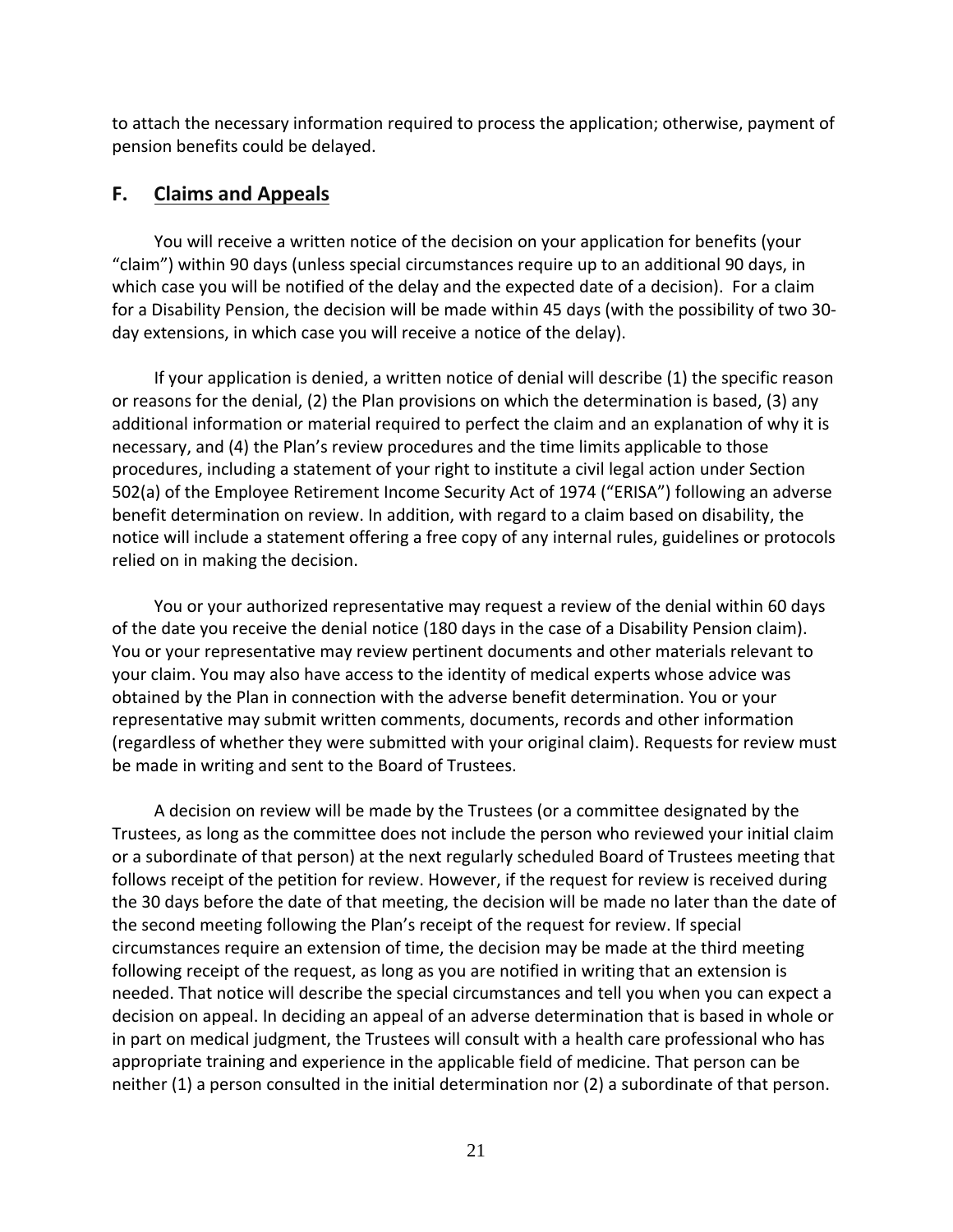When the Board of Trustees makes a decision on your appeal, you will receive a written notice stating (1) the reason for the decision, (2) the Plan provisions on which the decision is based, (3) a statement that you are entitled to receive, upon request and free of charge, reasonable access to, and copies of, all documents and other information relevant to the claim, and (4) a statement describing your right to obtain additional information regarding the Plan's appeals process, including your right to bring a civil action under ERISA. In the case of a claim based on disability, the notice will also describe any internal rule, guideline, protocol or similar criterion relied on in making an adverse determination and offer to provide a copy of any such rule, guideline or protocol, as well as the identity of any medical or vocational experts whose advice was obtained in connection with the appeal. This notice will be provided, in writing or electronically, within five (5) business days after the decision is made and will also include the following statement: "You and your Plan may have other voluntary alternative dispute resolution options, such as mediation. One way to find out what may be available is to contact your U.S. Department of Labor Office and your State insurance regulatory agency."

A decision on an appeal by the Board will be final. However, the Board may, in its discretion, agree to rehear an appeal for good cause shown.

**Designating an authorized representative.** You may designate an authorized representative to file your claim for a benefit or to appeal a denied claim. To do this, you must file a written designation with the Fund Office.

#### **G. Beneficiary Designation**

You should have on file in the Fund Office a written beneficiary designation on a form supplied by the Fund Office. The designation of beneficiary form used by the Fund requires notarization and designation by name of any beneficiary.

The person(s) named as the beneficiary on the form on file in the Fund Office will be entitled to the guaranteed payments regardless of any provisions contained in the Participant's or Pensioner's Last Will and Testament, insurance policy or other document. If you are married and you choose a beneficiary other than your spouse, then you will be required to obtain your spouse's written, notarized consent in accordance with Plan rules.

If your designated beneficiary(ies) (including any contingent beneficiary(ies)) dies before you or if you do not name a beneficiary for benefits which are payable after your death, any benefits which may be payable under the terms of the Plan will be paid to your spouse or if none survives, to your surviving children (share and share alike) or if none survives, to your parents. If no spouse, children or parents survive you in such case, no further payments of benefits shall be due or payable under this Pension Plan.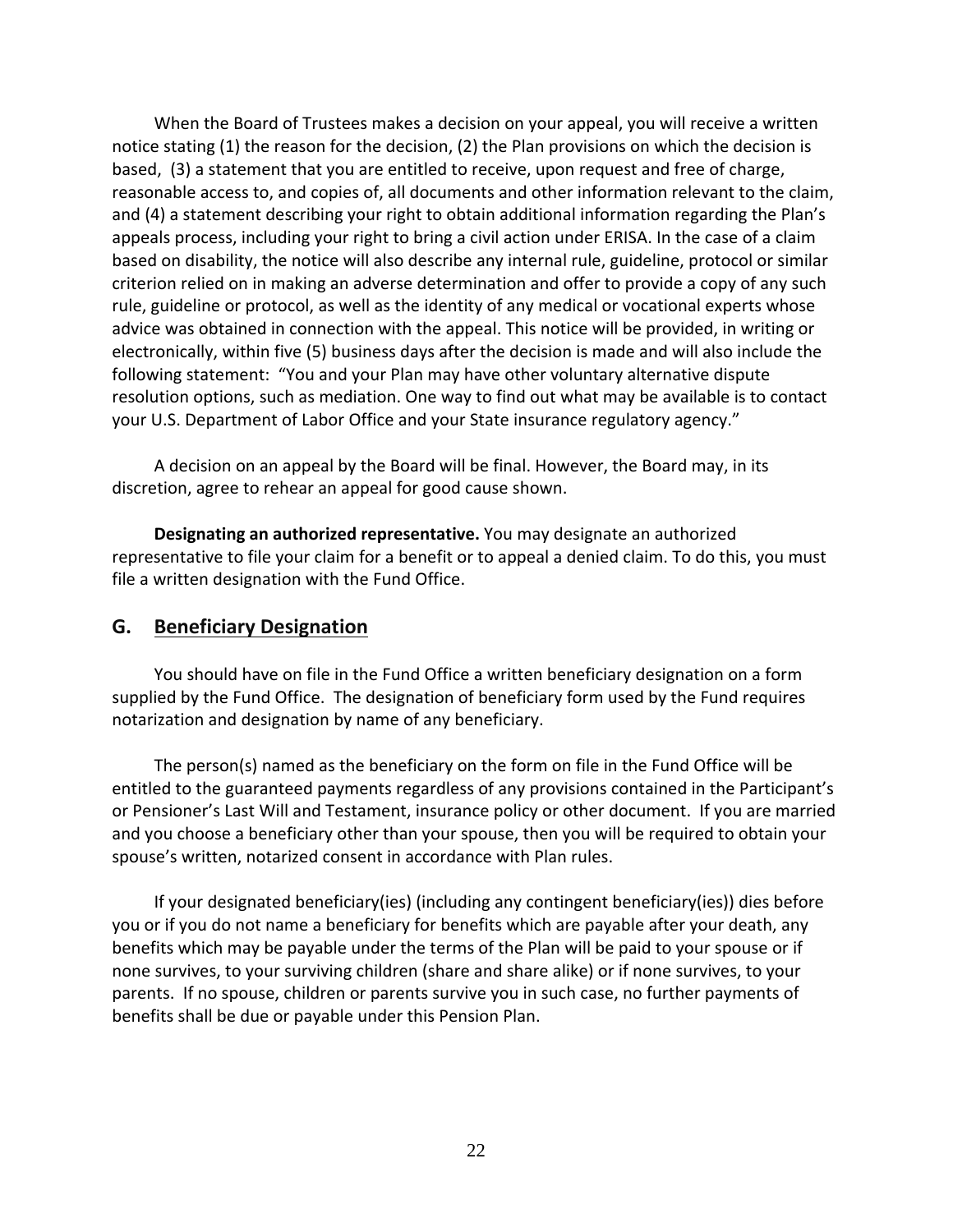# **SECTION VII**

### **ERISA Information**

The following information is provided in accordance with the Employee Retirement Income Security Act of 1974 ("ERISA").

#### **A. Agent for Service of Legal Process**

Service of legal process may be made upon the Director of Fund Administration at the Fund Office at 320 West 46<sup>th</sup> Street, New York, New York, 10036, or upon any Plan Trustee.

#### **B. Identifying Numbers**

The Plan has been assigned Employer Identification Number 13‐6414973 by the Internal Revenue Service and its Plan Number is 001.

#### **C. Plan Year and Plan Type**

The Pension Plan operates on a calendar year basis ending on December  $31<sup>st</sup>$  and is referred to as a "defined benefit plan."

#### **D. Plan Administrator**

The Board of Trustees is the named Plan Administrator.

#### **E. Names, Positions and Addresses of Trustees**

Theatrical Protective Union, The Broadway League 320 West 46th Street New York, NY 10019 New York, NY 10036 (212) 703‐0201 (212) 333‐2500

#### **UNION TRUSTEES EMPLOYER TRUSTEES**

JAMES J. CLAFFEY, Jr. CHRISTOPHER J.G. BROCKMEYER President **Director of Employee Benefit Funds** Local No. One, IATSE 729 Seventh Avenue, 5th floor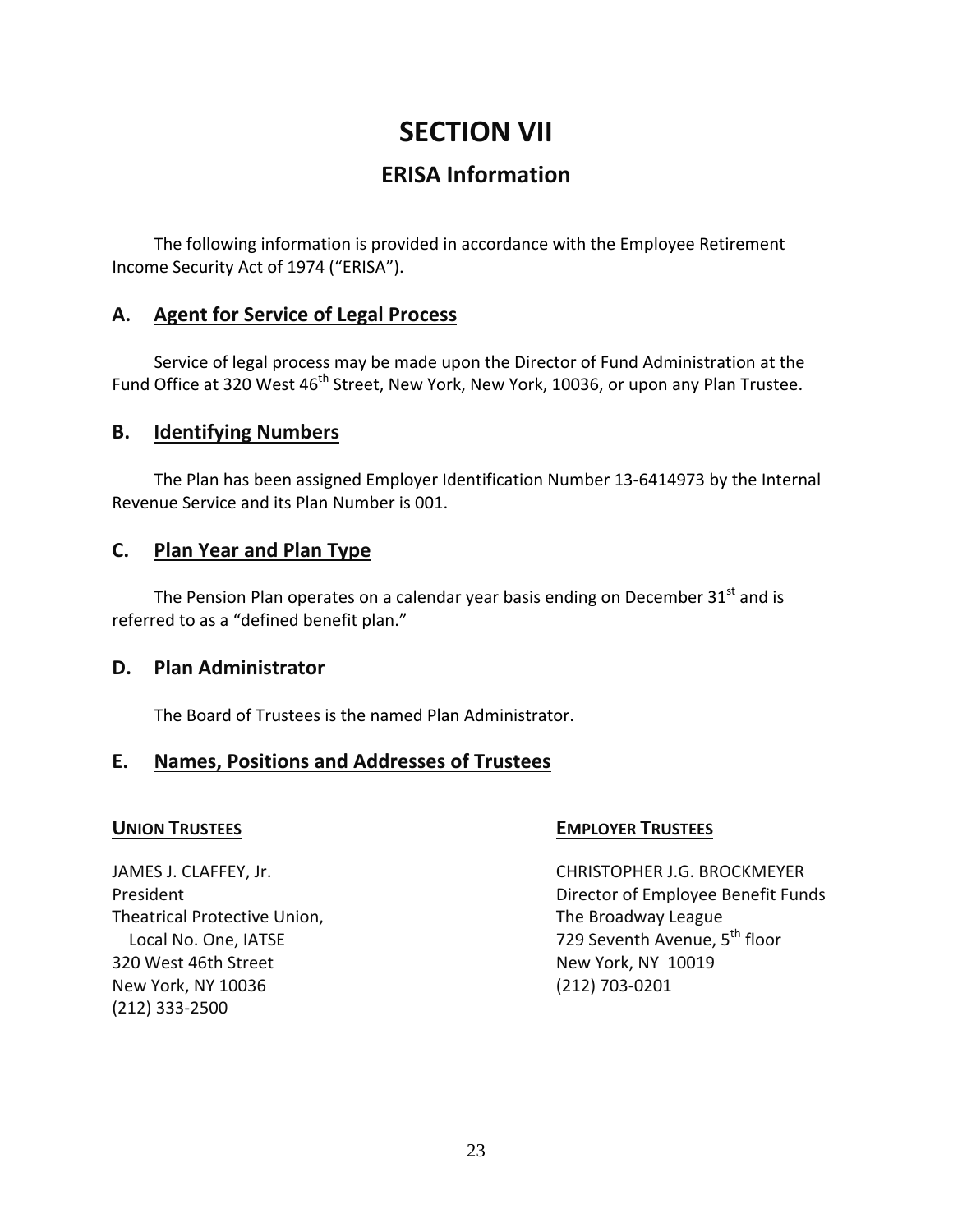ROBERT (TOBY) MCDONOUGH ANN MARIE HACKETT Theatrical Protective Union, Labor Relations Local No. One, IATSE The Metropolitan Opera 320 West 46<sup>th</sup> Street Lincoln Center New York, NY 10036 New York, NY 10023 (212) 333‐2500 (212) 799‐3100

ROBERT SCORE SEAN QUINN Theatrical Protective Union, Theatrical Protective Union, 320 West 46<sup>th</sup> Street New York, NY 10023 New York, NY 10036 (212) 456‐6657 (212) 333‐2500

Treasurer **Treasurer Community** Community Community Director of Human Resources/

Secretary **Secretary Vice President for Labor Relations** Local No. One, IATSE 77 West 66th Street, 15th Floor

#### **F. Contributing Employers**

Contributions to the Fund are made pursuant to collective bargaining agreements between the Union and various employers in the theatrical, television and entertainment industry. Among these are ABC, NBC, CBS, WPIX‐TV, WNET‐TV, Shubert Theatres and other owners of Broadway legitimate theatres, Metropolitan Opera, City Center of Music and Drama, Lincoln Center, Carnegie Hall, Madison Square Garden, etc. The collective bargaining agreements require the employers to contribute a stipulated percentage of gross earnings from Covered Employment to the Fund. A complete list of contributing employers may be obtained upon written request to the Fund Office. Copies of applicable collective bargaining agreements are also available for examination at the Union's offices.

#### **G. ERISA Rights Statement**

#### *YOUR RIGHTS UNDER THE EMPLOYEE RETIREMENT INCOME SECURITY ACT OF 1974 (ERISA)*

As a participant in the Pension Fund of Local No. One, I.A.T.S.E., you are entitled to certain rights and protections under the Employee Retirement Income Security Act Of 1974 (ERISA). ERISA provides that you are entitled to:

#### **1. RECEIVE INFORMATION ABOUT YOUR PLAN AND BENEFITS**

 Examine, without charge, at the Fund Office and at other specified locations, such as work locations, all documents governing the Plan and a copy of the latest annual report (Form 5500 Series) filed by the Plan with the U.S. Department of Labor and available at the Public Disclosure Room of the Employee Benefits Security Administration.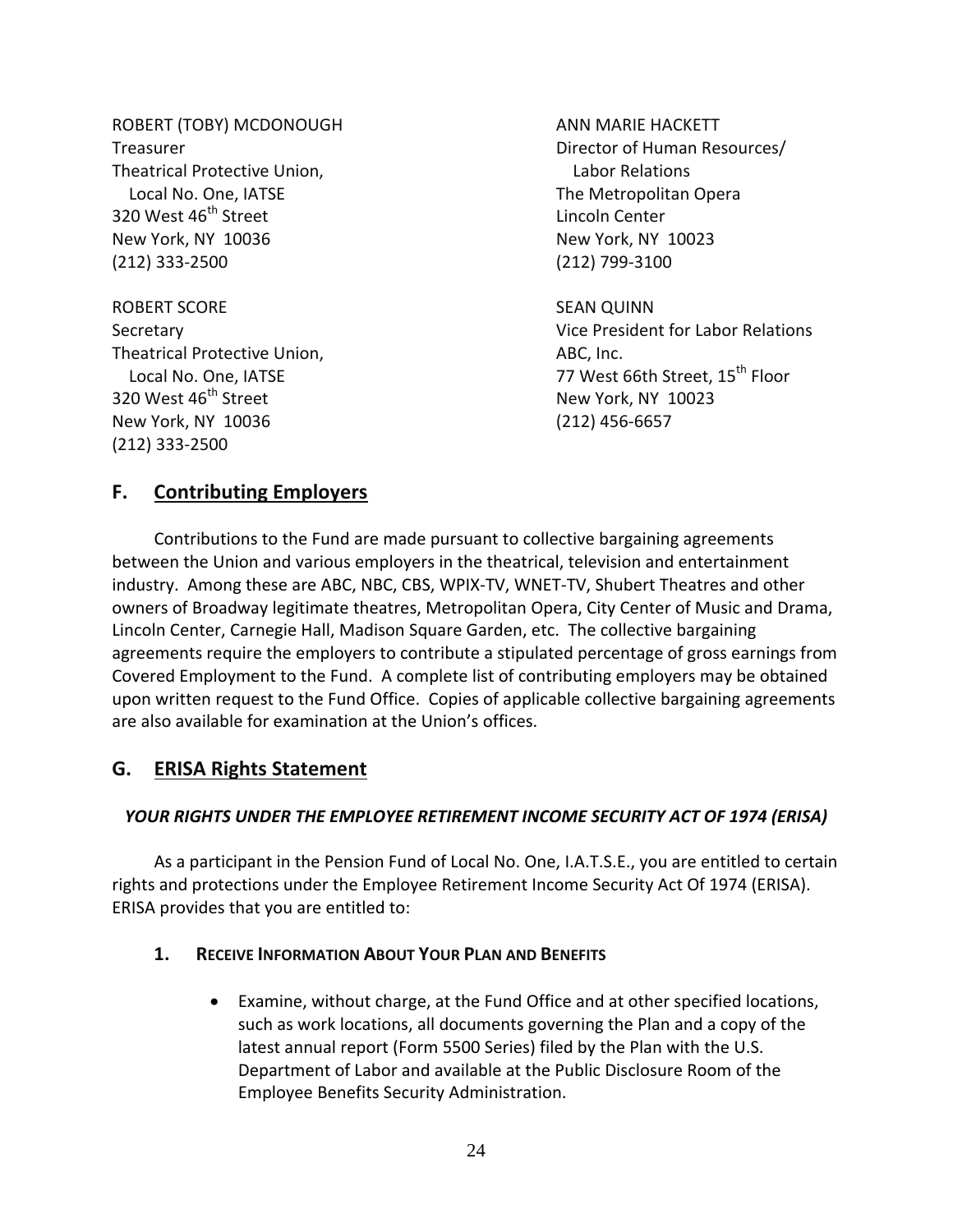- Obtain, upon written request to the Plan Administrator, copies of documents governing the operation of the Plan, including collective bargaining agreements and similar agreements and copies of the latest annual report (Form 5500 Series) and an updated summary Plan description. The Plan Administrator may make a reasonable charge for the copies.
- Receive a summary of the Plan's annual financial report. The Plan Administrator is required by law to furnish each Participant with a copy of this summary annual report.
- Obtain a statement telling you whether you have a right to receive a pension at normal retirement age and if so, what your benefits would be at normal retirement age if you stop working under the Plan now. If you do not have a right to a pension, the statement will tell you how many more years you have to work to get a right to a pension. This statement must be requested in writing and is not required to be given more than once every twelve (12) months. The Plan must provide the statement free of charge.

#### **2. PRUDENT ACTIONS BY PLAN FIDUCIARIES**

 In addition to creating rights for Plan Participants, ERISA imposes duties upon the people who are responsible for the operation of employee benefit plans. The people who operate your Plan, called "fiduciaries" of the Plan, have a duty to do so prudently and in the interest of you and other Plan participants and beneficiaries. No one, including your employer, your union, or any other person, may fire you or otherwise discriminate against you in any way to prevent you from obtaining a pension benefit or exercising your rights under ERISA.

#### **3. ENFORCE YOUR RIGHTS**

 If your claim for a pension benefit is denied or ignored, in whole or in part, you have the right to know why this was done, to obtain copies of documents relating to the decision without charge, and to appeal any denial, all within certain time schedules.

 Under ERISA, there are steps you can take to enforce the above rights. For instance, if you request a copy of Plan documents or the latest annual reports from the Plan, and do not receive them within 30 days, you may file suit in a federal court. In such a case, the court may require the Plan Administrator to provide the materials and pay you up to \$110 a day until you receive the materials, unless the materials were not sent because of reasons beyond the control of the Administrator.

 If you have a claim for benefits that is denied or ignored, in whole or in part, you may file suit in a state or federal court. In addition, if you disagree with the Plan's decision or lack thereof concerning the qualified status of a domestic relations order, you may file suit in a federal court. If it should happen that Plan fiduciaries misuse the Plan's money, or if you are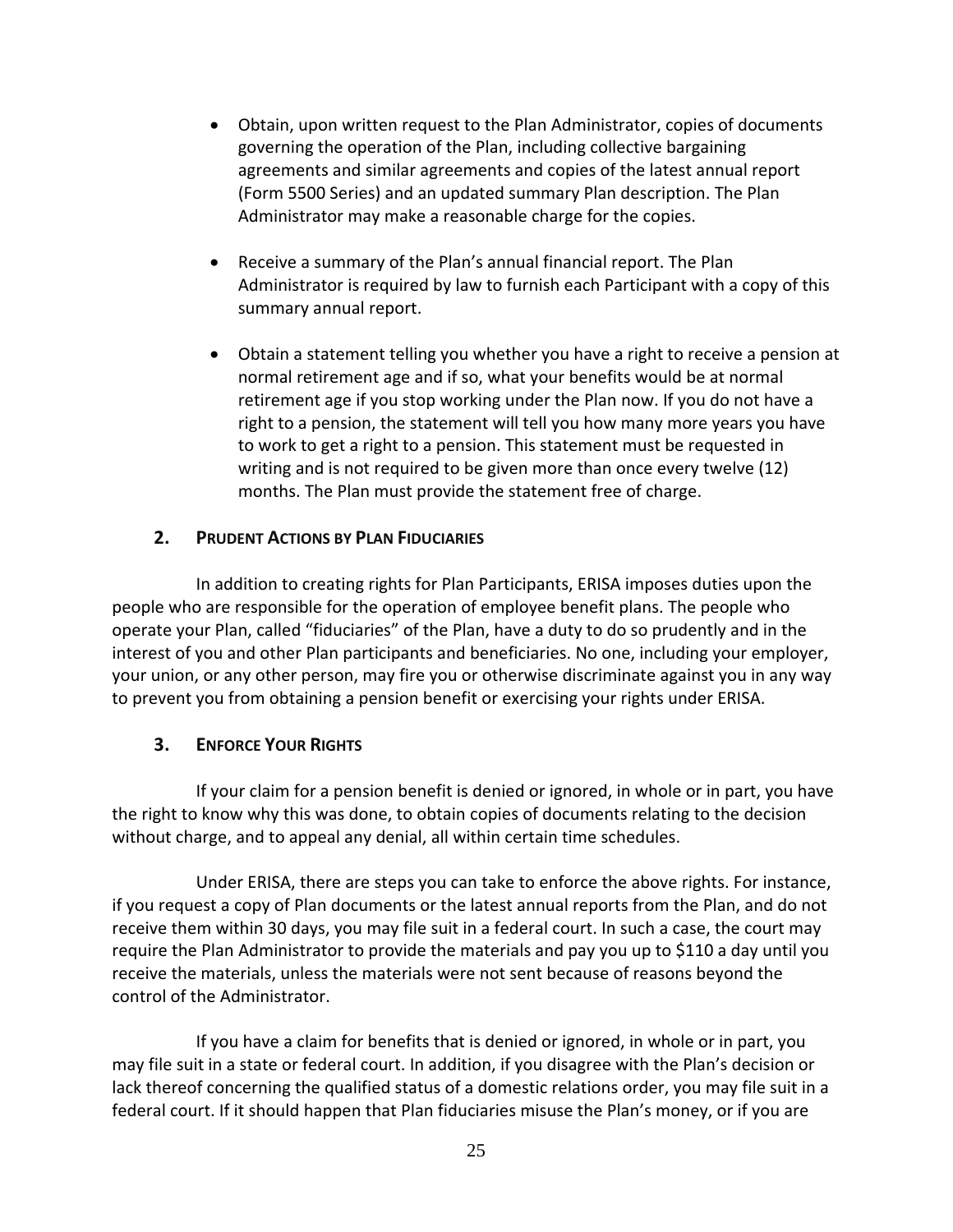discriminated against for asserting your rights, you may seek assistance from the U.S. Department of Labor, or you may file suit in a federal court. The court will decide who should pay court costs and legal fees. If you are successful, the court may order the person you have sued to pay these costs and fees. If you lose, the court may order you to pay these costs and fees, for example, if it finds your claim is frivolous.

#### **4. ASSISTANCE WITH YOUR QUESTIONS**

 If you have any questions about your Plan, you should contact the Plan Administrator. If you have any questions about this statement or about your rights under ERISA, or if you need assistance in obtaining documents from the Plan Administrator, you should contact the nearest Office of the Employee Benefits Security Administration, U.S. Department of Labor, listed in your telephone directory, or:

> Division of Technical Assistance and Inquiries Employee Benefits Security Administration U.S. Department of Labor 200 Constitution Avenue, N.W. Washington D.C., 20210

 You may also obtain certain publications about your rights and responsibilities under ERISA by calling the publications hotline of the Employee Benefits Security Administration.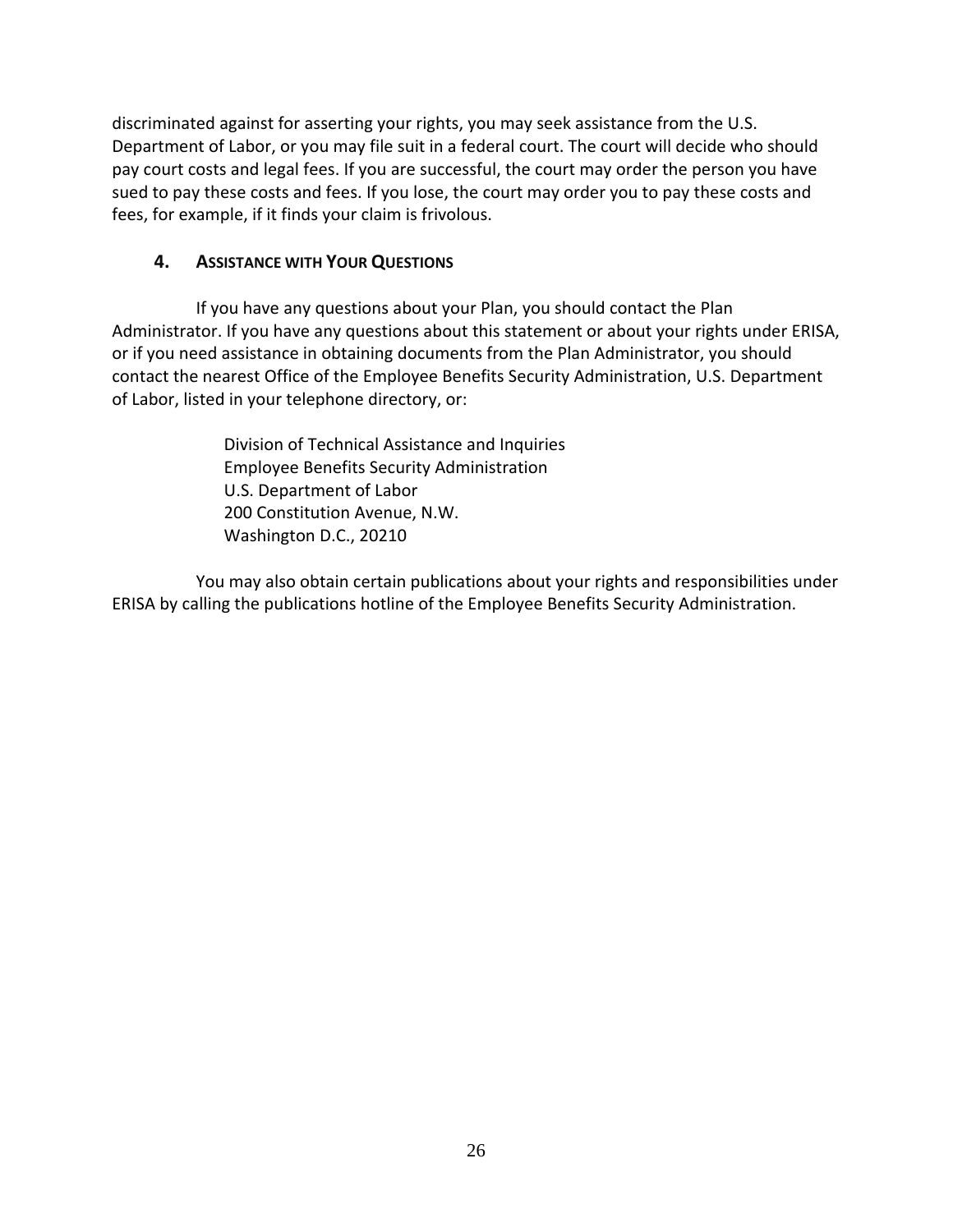# **SECTION VIII**

### **Pension Benefit Guaranty Corporation (PBGC)**

Your pension benefits under this "multiemployer plan" are insured by the Pension Benefit Guaranty Corporation (the "PBGC"), a federal insurance agency. A multiemployer Plan is a collectively bargained pension arrangement involving two or more unrelated employers, usually in a common industry.

Under the multiemployer plan program, the PBGC provides financial assistance through loans to Plans that are insolvent. A multiemployer plan is considered insolvent if the plan is unable to pay benefits (at least equal to the PBGC's guaranteed benefit limit) when due.

The maximum benefit that the PBGC guarantees is set by law. Under the multiemployer plan program, the PBGC guarantee equals a participant's years of service multiplied by (1) 100% of the first \$11 of the monthly benefit accrual rate and (2) 75% of the next \$33. The PBGC's maximum guarantee limit is \$35.75 per month times a participant's years of service. For example, the maximum annual guarantee for a retiree with 30 years of service would be \$12,870.

The PBGC guarantee generally covers:

- Normal and Early Retirement benefits;
- Disability benefits if you become disabled before the Plan becomes insolvent; and
- Certain benefits for your survivors.

The PBGC generally does not cover:

- Benefits greater than the maximum guaranteed amount set by law;
- Benefit increases and new benefits based on Plan provisions that have been in place for fewer than five years at the earlier of (1) the date the Plan terminates or (2) the time the Plan becomes insolvent;
- Benefits that are not vested because you have not worked long enough;
- Benefits for which you have not met all of the requirements at the time the Plan becomes insolvent; and
- Non‐pension benefits such as health insurance, life insurance, certain death benefits, vacation pay, and severance pay.

For more information about the PBGC and the benefits it guarantees, ask your Plan Administrator or contact the PBGC's Technical Assistance Division, 1200 K Street, N.W., Suite 930, Washington, D.C. 20005‐4026 or call (202) 326‐4000 (not a toll‐free number). TTY/TDD users may call the federal relay service toll-free at (800) 877-8339 and ask to be connected to (202) 326‐4000. Additional information about the PBGC's pension insurance program is available through the PBGC's website on the Internet at http://www.pbgc.gov.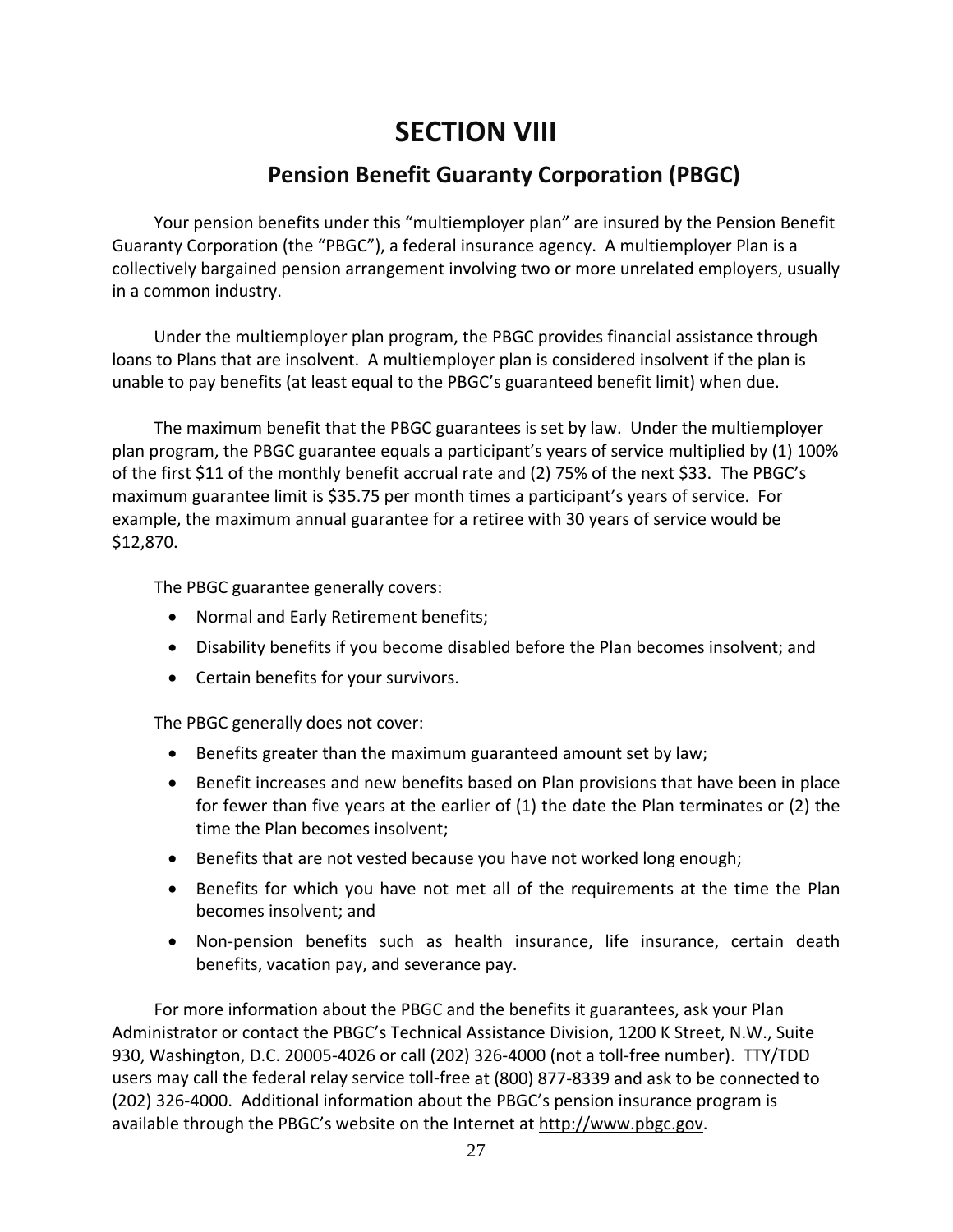# **SECTION IX**

### **Glossary of Defined Terms**

#### **A. Break in Service**

A Participant's failure to earn at least one‐half of the applicable minimum requirements in Covered Employment. For example, in 2016 the minimum was \$35,000, so a Break in Service would occur if a Participant did not earn \$17,500 or more in that year in Covered Employment.

#### **B. Covered Employment**

For periods after December 31, 1940 and before January 1, 1964, this is employment in a collective bargaining unit now or heretofore represented by the Union; for periods on or after January 1, 1964, this is employment in a collective bargaining unit represented by the Union and for which contributions are payable to the Plan by the employee's contributing employer. Covered Employment also includes service as an employee or officer of the Union or an employee of the Funds.

#### **C. Disqualifying Employment**

Employment, either in Covered Employment or self‐employment, in the theatrical, television, entertainment or amusement industries within the Boroughs of Manhattan, the Bronx or the counties of Richmond, Westchester, Putnam, Nassau and Suffolk in a trade or craft in which the Pensioner was at any time employed while participating in the Plan, or as a salaried officer or employee of the Union or the Funds. (However, employment in Westchester and Putnam counties is not considered Disqualifying Employment with respect to benefits accrued prior to January 1, 2007, and employment in Nassau and Suffolk counties accrued prior to January 1, 2016.)

#### **D. ERISA**

The Employee Retirement Income Security Act of 1974 as amended.

#### **E. Funds**

The Pension Fund, the Welfare Fund and Annuity Fund of Local No. One, I.A.T.S.E.

#### **F. Fund Office**

The offices maintained by the Fund at the address listed on page 23.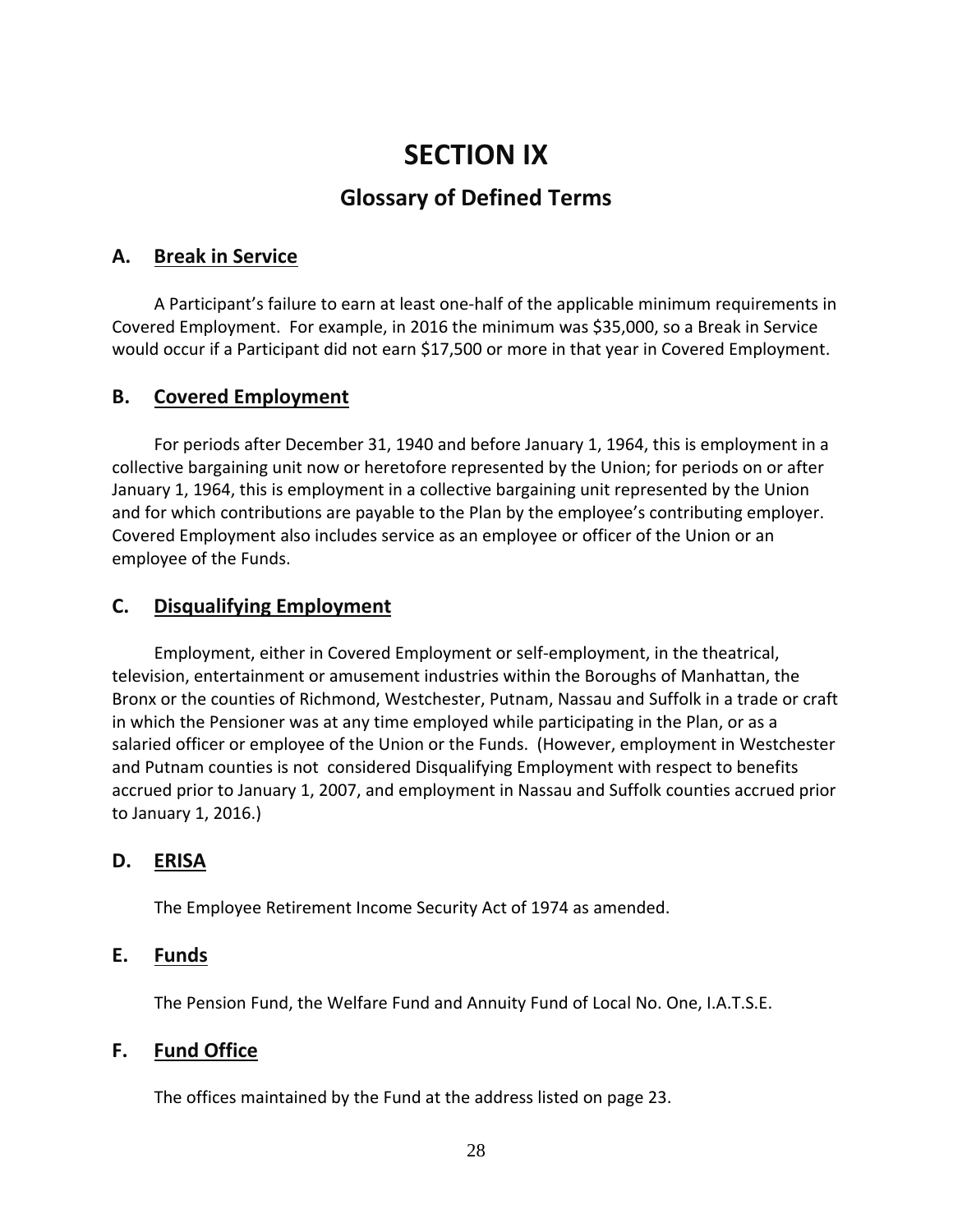#### **G. Normal Retirement Age**

The later of age 65, or the Participant's  $5<sup>th</sup>$  anniversary of participation in the Plan.

#### **H. Participant**

An employee who meets the eligibility and participation requirements of the Plan.

#### **I. Pension Credit**

The units of service credit earned by Participants for their work in Covered Employment that are used to determine the amount and timing of a Participant's pension benefit. This includes Past Service Credit, Future Service Credit and Future Future Service Credit.

#### **J. Pensioner**

A Participant who is receiving pension benefits from the Plan.

#### **K. Permanent Break in Service (for periods after 1985)**

When a Participant has incurred consecutive Breaks in Service that exceed his or her years of Vesting Service, or if greater, five years.

#### **L. Pension Plan**

The Pension Fund of Local No. One, I.A.T.S.E., as from time to time amended by the Trustees.

#### **M. Plan**

Same as above.

### **N. Total and Permanent Disability (or Totally and Permanently Disabled)**

When a Participant is unable to engage in any further gainful employment, and the disability has lasted for at least five consecutive months and the disability is expected to last another seven months. The determination of a Total and Permanent Disability is made by the Trustees in their sole and absolute discretion.